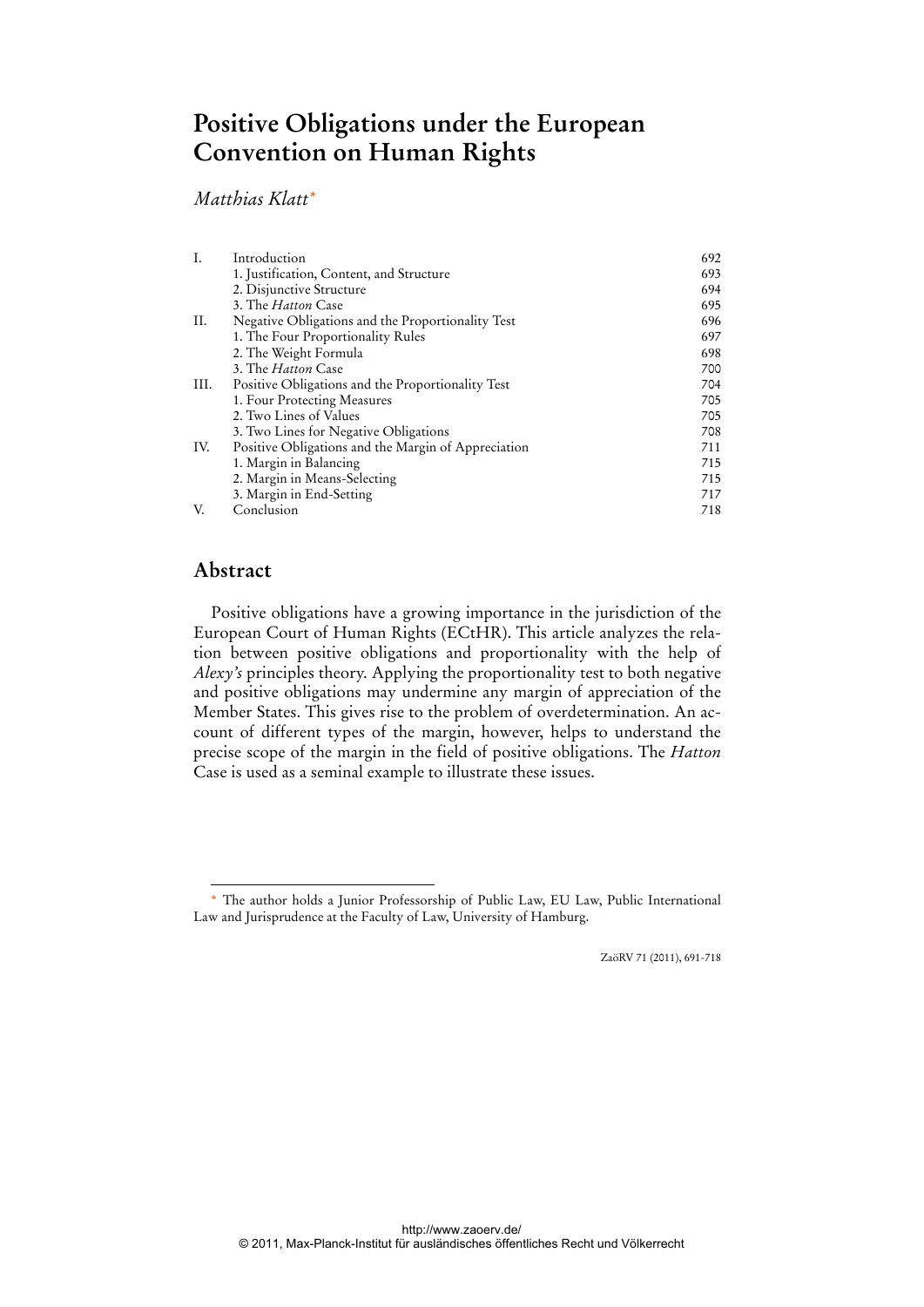## **I. Introduction**

It is widely acknowledged that human rights do not only provide protection for individual freedom against an intrusive state, but may also require the state to take positive action.<sup>1</sup> The ECtHR has increasingly recognized implied positive obligations of Member States as arising from the rights in the European Convention on Human Rights (ECHR). Positive obligations have a "growing importance" in the jurisprudence of the ECtHR.<sup>2</sup> There is increasing evidence that literally all human rights involve both negative and positive duties.<sup>3</sup> Hence, the request to elaborate the duties embodied in human rights comes as no surprise:

Identifying the multiple duties that may be relevant to any one right sharpens an understanding of what is distinctive to and necessary to realize that right.<sup>4</sup>

Nonetheless, *Mowbray's* account that "the issue of positive obligations under the ECHR has been subject to limited commentary in the existing literature"<sup>5</sup> is still valid today.

A central topic in the current debate on human rights is the role of weighing as a means of achieving the specific balance between negative and positive obligations. Balancing plays a central role in the jurisdiction of the ECtHR. In order to analyze the relation between balancing and positive obligations further, I will follow *Alexy*'s account of discursive constitutionalism<sup>6</sup> here by applying his most recent analysis<sup>7</sup> on the structure of positive obligations to the case law of the ECtHR. In particular, I will address the proportionality test in the context of negative obligations first, so that the differences in the context of positive obligations become as clear as possible.

-

<sup>1</sup> See *S. Fredman*, Human Rights Transformed. Positive Rights and Positive Duties, 2008, 1 et seq.

<sup>2</sup> *A. R. Mowbray*, The Development of Positive Obligations under the European Convention on Human Rights by the European Court of Human Rights, 2004, 229.

<sup>3</sup> *H. Shue,* Basic Rights. Subsistence, Affluence, and U.S. Foreign Policy, 1996, 155; *A. R. Mowbray* (note 2), 224; *S. Fredman* (note 1), 65.

<sup>4</sup> *H. J. Steiner et al.*, International Human Rights in Context. Law, Politics, Morals, 2007, 186.

<sup>5</sup> *A. R. Mowbray* (note 2), 3.

<sup>6</sup> *R. Alexy*, Balancing, Constitutional Review, and Representation, International Journal of Constitutional Law 3 (2005), 572.

<sup>7</sup> *R. Alexy*, On Constitutional Rights to Protection, Legisprudence 3 (2009), 1. On an earlier reception of *Alexy's* principles theory, albeit not referring to his analysis of the structure of positive obligations in detail, see *S. Fredman* (note 1), 65 et seq., and *J. Rivers*, Proportionality and Discretion in International and European Law, in: N. Tsagourias (ed.), Transnational Constitutionalism: International and European Perspectives, 2007, 107 et seq.

ZaöRV 71 (2011)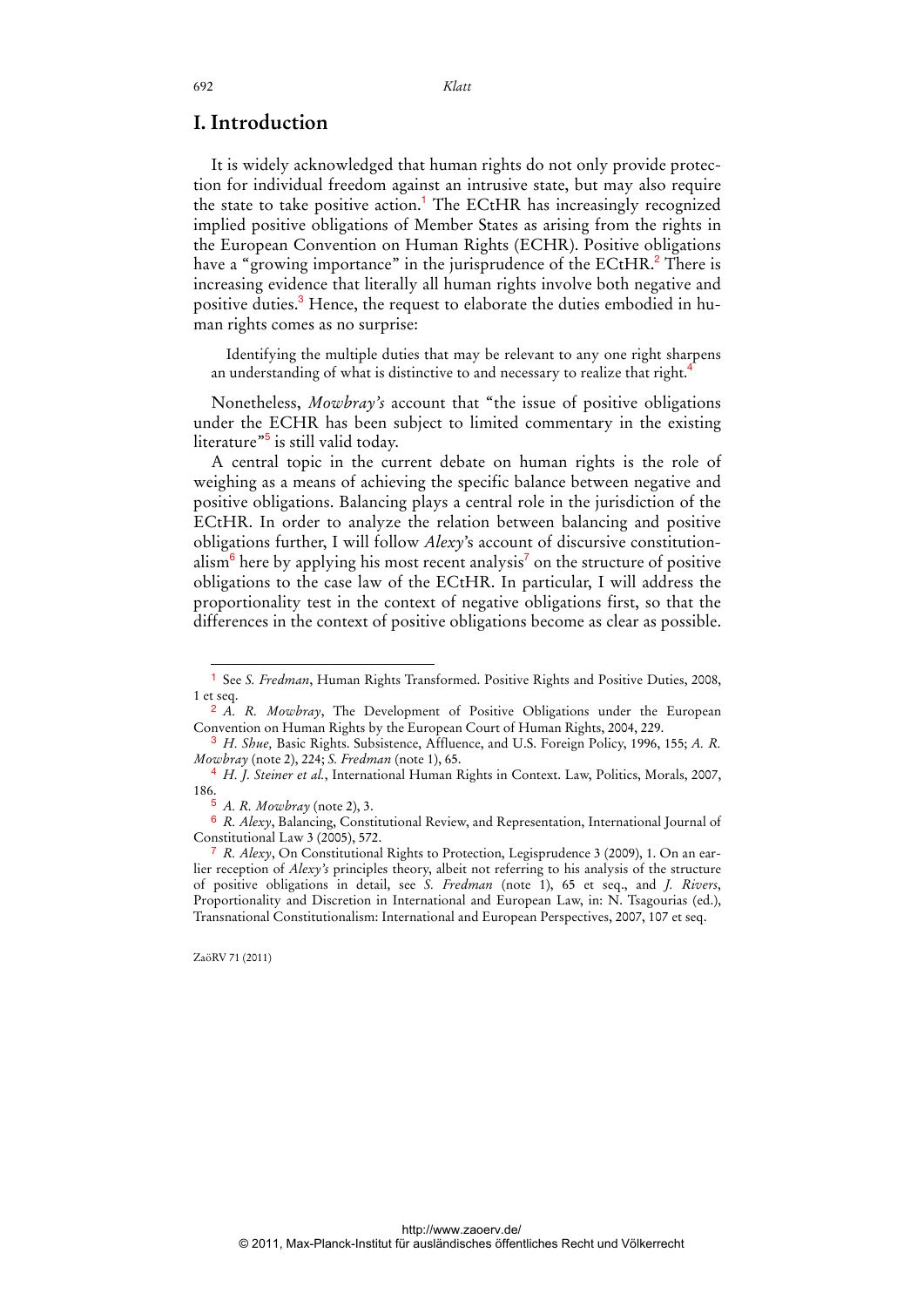Lastly, I will take up the issue of the margin of appreciation as related to positive obligations.

Prior to this, in the remainder of this introduction, I will (1) identify the structure of positive obligations as the main focus, (2) highlight the logical basis of the argument developed here, and (3) introduce the *Hatton* Case which will be used as an example throughout this article.

### **1. Justification, Content, and Structure**

Positive obligations cause several problems which may be classified in three groups.<sup>8</sup> The first group concerns the *justification* of positive obligations. It comprises questions as such whether and to what extent positive obligations should be included in a catalogue of rights and how their incorporation, notwithstanding whether it is achieved by means of express textual requirement or by means of judicial creation, can be rationally justified.<sup>9</sup> Into this group belongs the question whether and to what extent positive functions of the state are a question of rights, rather than politics or morals.<sup>10</sup> It has been shown by *Mowbray* that a common justification for the judicial recognition of positive obligations under the ECHR has been to ensure that the rights are "practical and effective".<sup>11</sup> The second group of problems deals with the *content* of positive obligations. It is crucial to ascertain the precise scope of positive obligations. Here, the financial consequences of introducing positive obligations play a role as well as the question how positive obligations are related to the fundamental conflict between freedom and security. Both the justification problem and the content problem can only be sufficiently addressed if the *structure* of positive obligations is clear. This is the third group of problems, and it will be the focus of the present article.

From a practical perspective, the structure of positive obligations is the most eminent problem for the court in applying convention norms imposing positive obligations. Furthermore, two most fundamental issues are intrinsically connected to the problem of the structure of positive obligations, namely the applicability of the proportionality test to positive obligations and the function of the margin of appreciation doctrine.

-

<sup>8</sup> See *R. Alexy* (note 7), 3.

<sup>9</sup> See *A. R. Mowbray* (note 2), 2.

<sup>10</sup> See *S. Fredman* (note 1), 9 et seq.

<sup>11</sup> *A. R. Mowbray* (note 2), 221.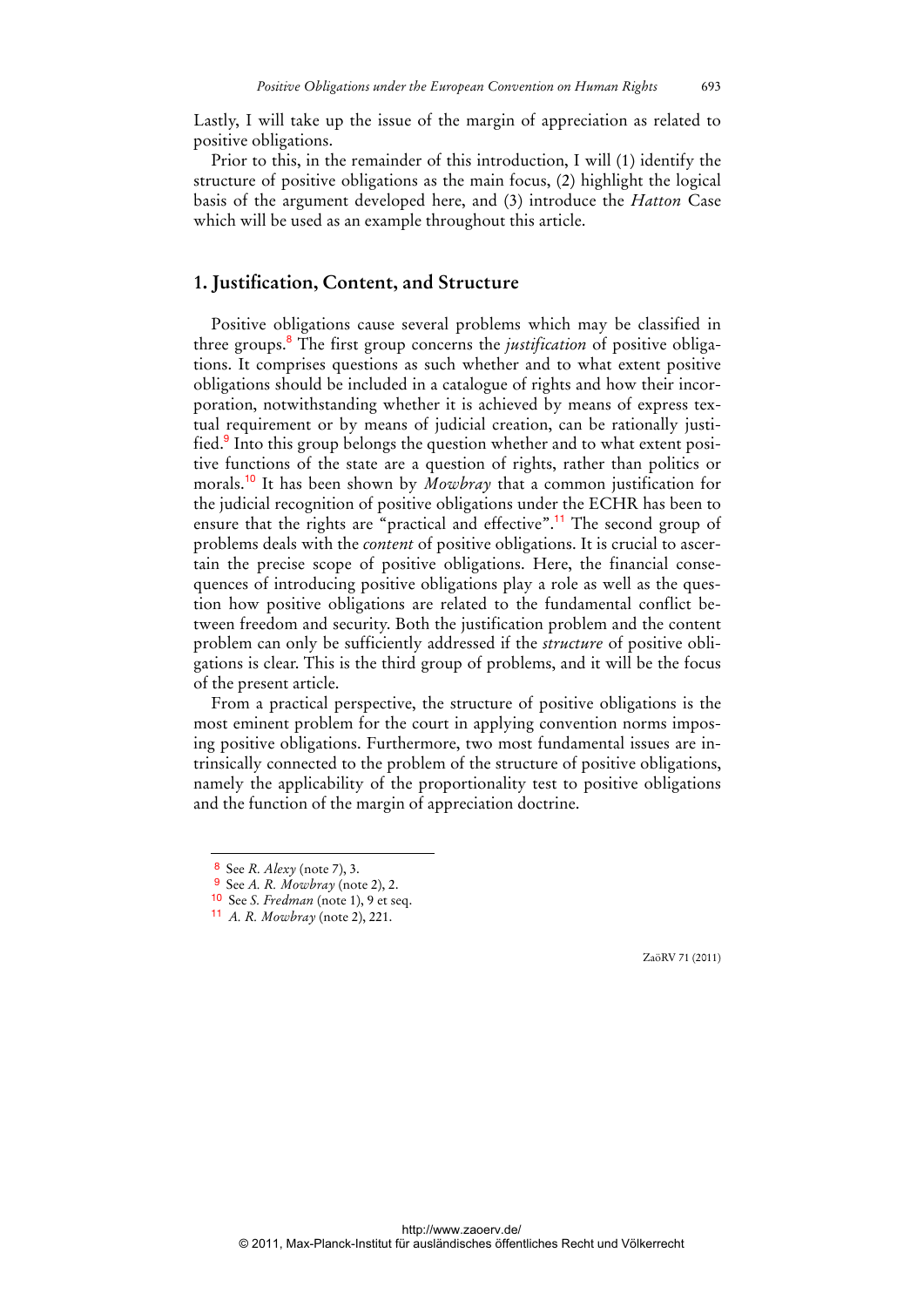#### **2. Disjunctive Structure**

The ECtHR has remarked frequently that it does not really matter whether it analyzes a case in terms of a positive or a negative obligation, since in both cases a fair balance between the competing interests has to be struck:

Whether the case is analysed in terms of a positive duty on the State to take reasonable and appropriate measures to secure the applicants' rights (...) or in terms of an interference by a public authority (...), the applicable principles are broadly similar. In both contexts regard must be had to the fair balance that has to be struck between the competing interests of the individual and of the community as a whole.<sup>12</sup>

Accordingly, the Court sometimes even leaves open whether a positive or a negative obligation is at stake:

The Court is not therefore required to decide whether the present case falls into the one category or the other.<sup>13</sup>

These statements by the Court are correct only insofar as the principle of proportionality, requiring a fair balance, is, indeed, applicable to both categories. However, apart from this general level, the position of the court is mistaken. The application of the proportionality test *in detail* is fundamentally different in both categories, as will be shown below. This is due to the important fact that the internal structure of positive obligations is fundamentally different from those of negative obligations in at least one respect.<sup>14</sup> Negative obligations forbid to destroy, obstruct, or interfere with a legal interest. If it is forbidden to destroy or interfere with a legal interest, then *any* action, which amounts to or causes destruction or interference, is forbidden. On the contrary, if there is an obligation to protect or rescue a legal interest, *not any* action that amounts to or causes protection or rescue is obligated. The prohibition of killing people, for example, implies the prohibition of *any* killing action, whereas the obligation to rescue people does *not* demand *any* rescue action. Rather, in the latter case, if it is obligated to rescue someone from drowning, there is a free choice as to the means, as long as the result of rescue is achieved: one may rescue by swimming to-

ZaöRV 71 (2011)

<sup>12</sup> *Hatton and Others v. the United Kingdom (Grand Chamber)* (2003) 37 E.H.R.R. 28, para. 98. See also *Hatton and Others v. the United Kingdom* (2002) 34 E.H.R.R. 1, 2, para. 96; *López Ostra v. Spain* A/303-C(1995) 20 E.H.R.R. 277, 278, para. 51; *Powell and Rayner v. the United Kingdom* A/172(1990) 12 E.H.R.R. 355, 368, para. 42.

<sup>13</sup> *Hatton and Others v. the United Kingdom (Grand Chamber)* (note 12), para. 119. 14 See *R. Alexy* (note 7), 5.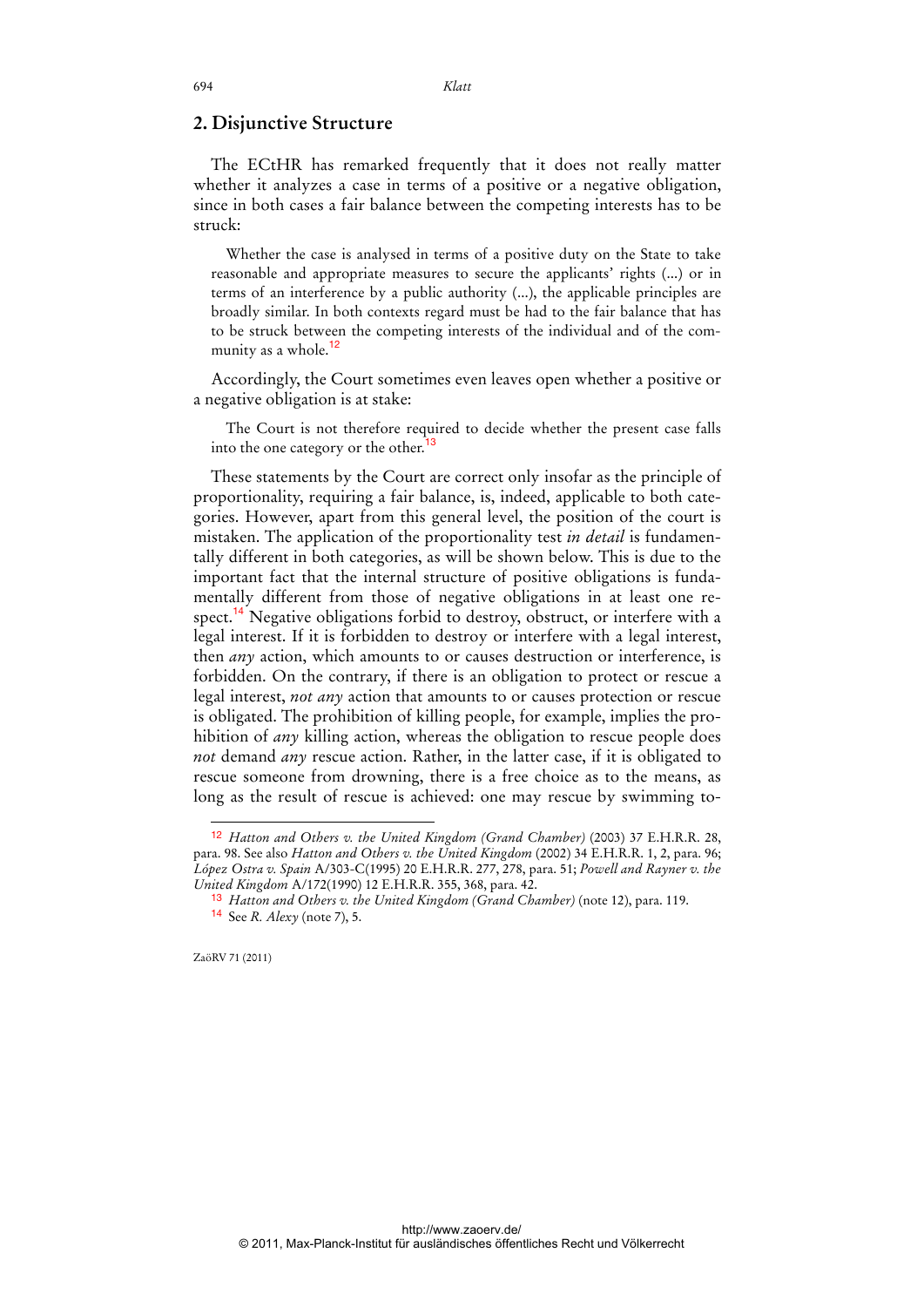wards him, *or* by throwing a life-saver, *or* by pulling him aboard a boat. The obligation is not to all three actions of rescue, but only to one of the three. Therefore, positive obligations have an alternative or disjunctive structure, whereas negative obligations have a conjunctive structure. The alternative structure of positive obligations implies that the unlawful omission of an action has no definite opposite.<sup>15</sup> Rather, there are as many opposites as possible alternatives. Positive unlawful actions of the state, on the contrary, have a definite opposite, namely the omission of the same unlawful action.

All important differences between positive and negative obligations follow from this fundamental difference. The Court can under no circumstances leave open the question whether it analyzes the case in terms of a positive or in terms of a negative obligation. And it has to follow a different structure of the proportionality test in order to determine whether a fair balance has been struck between the competing interests.

### **3. The** *Hatton* **Case**

-

I will use the Grand Chamber Judgment in the *Hatton* Case as an example throughout this article. *Hatton* originated in an application against the United Kingdom lodged by eight UK nationals in 1997. They lived, or had lived, near Heathrow Airport and were complaining about the noise levels caused by night flights at the airport. Before 1993, the noise caused by night flights had been controlled through restriction on the total number of takeoffs and landings. After that date, however, noise was regulated through a system of noise quotas. Each aircraft type was assigned a "quota count (QC)". The noisier the aircraft, the higher the QC. This allowed aircraft operators to select a greater number of quieter aeroplanes or fewer noisier aeroplanes, provided the QC was not exceeded. The new scheme imposed these controls strictly between 11.30 p.m. and 6 a.m. The introduction of the 1993 scheme was preceded by a number of studies on the effects of aircraft noise on sleep disturbance, on the one hand, and on the economic effect of night time restrictions of flights, on the other.

The 1993 scheme led to a considerable increase in the number of movements at night. Following the introduction of the 1993 scheme, local authorities in the area sought judicial review. The scheme was found to be contrary to a statutory provision which required that a precise number of aircraft be specified, as opposed to a noise quota. This caused the Govern-

<sup>15</sup> *G. Lübbe-Wolf*, Die Grundrechte als Eingriffsabwehrrechte. Struktur und Reichweite im Bereich staatlicher Leistungen, 1988, 40.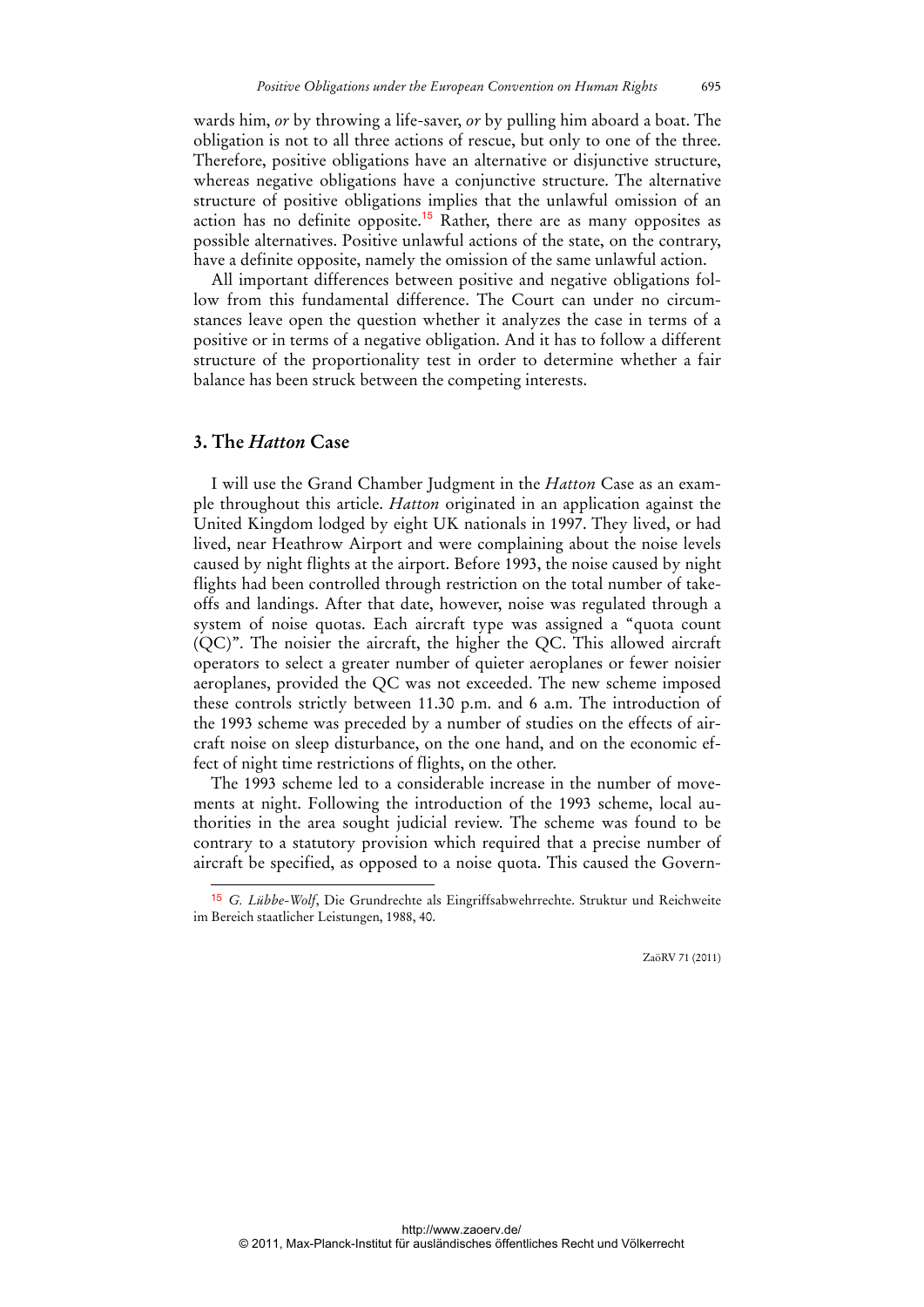ment to include a limit on the number of aircraft movements allowed at night. In addition to the restrictions on night flights, a number of noise mitigation and abatement measures were in place at Heathrow.

The case was brought to the ECtHR in May 1997. The applicants alleged that the Government's policy on night flights at the airport gave rise to a violation of their rights under Article 8 of the Convention, the right to respect for private and family life. In 2001, a Chamber judgment was delivered which held (by 5 votes to 2) that there had been a violation of Article 8, and (by 6 to 1) that there had also been a violation of Article 13. The British Government requested that the case be referred to the Grand Chamber which delivered its judgment in July 2003. The Grand Chamber (by 12 votes to 5) held there was no violation of Article 8 and (by 16 votes to 1) there was a violation of Article 13.

The complaint principally focused on a substantive breach of Article 8, namely sleep deprivation. But in addition, it focused on the procedural unfairness of the lack of proper scrutiny of the Government's policy in respect of night flights and noise quotas at Heathrow. Lastly, as far as Article 13 (right to an effective remedy) is concerned, it focused on the absence of a fair trial to remedy the nuisance. In order to assess the structure of positive obligations, I will address the substantive claim as to Article 8 here only.

## **II. Negative Obligations and the Proportionality Test**

In order to illuminate the differences in the internal structure of the proportionality test as clearly as possible, I will first analyze the *Hatton* Case from the perspective of a negative obligation. In fact, there is a collision between a negative and a positive obligation in this case. The positive obligation of the state to protect its citizens from the exposure to noise stemming from night flights collides with the negative obligation not to hinder the economic activities of the aircraft operators by imposing too strict controls on night flights. The former obligation follows, *prima facie*, from Article 8 ECHR, whereas the latter obligation stems, *prima facie*, from Article 1 Prot. 1.

The negative obligation has not, as an individual right, been extensively considered by the Court. Rather, the court considered the economic interests mainly from the perspective of the general public, as opposed to individual interests of the aircraft operators.<sup>16</sup> In order to get a full picture of

ZaöRV 71 (2011)

-

<sup>16</sup> *Hatton and Others v. the United Kingdom (Grand Chamber)* (note 12), paras. 121, 126.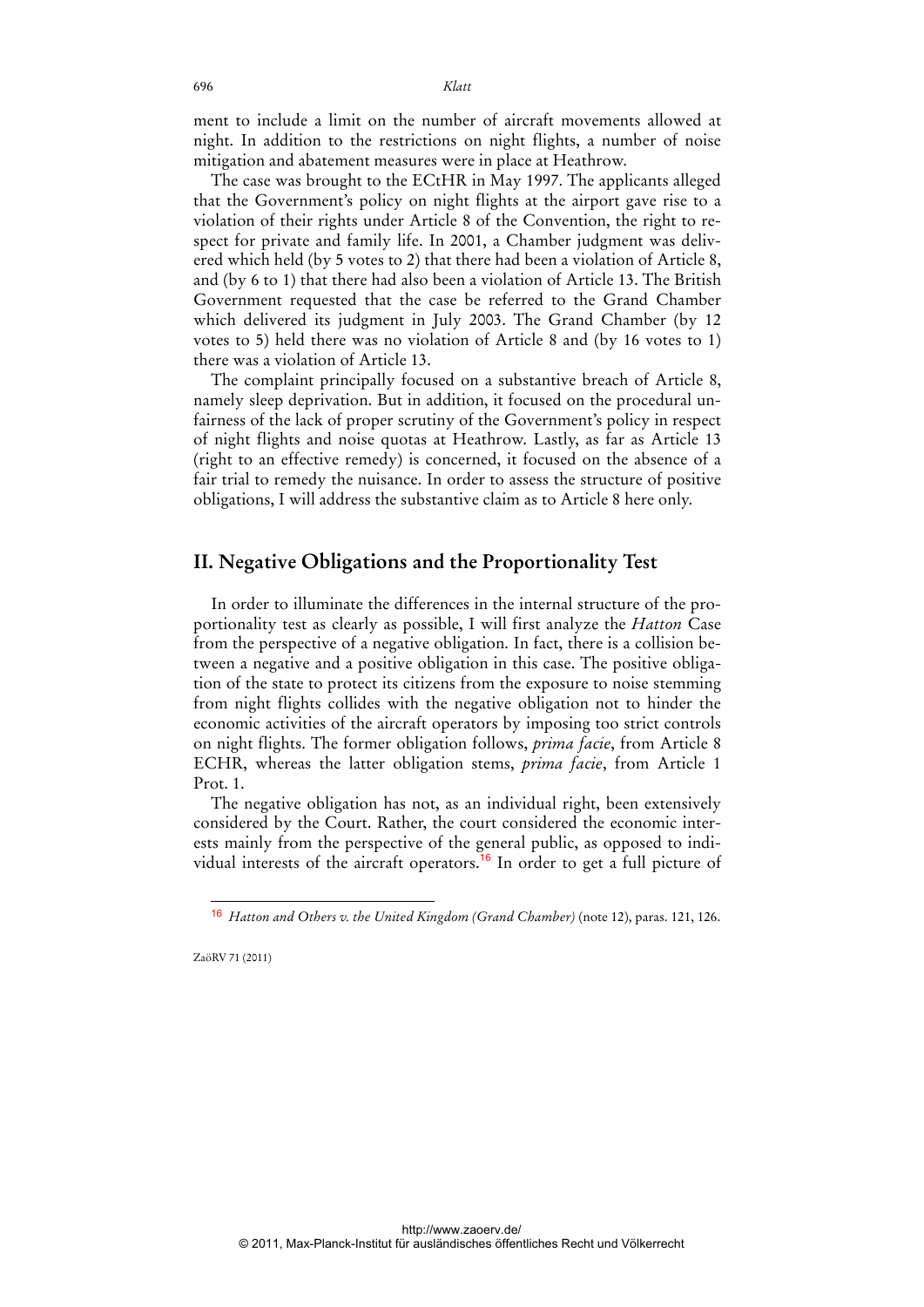the case it is decisive to reconstruct the collision of all relevant principles and, hence, to take into account negative individual rights also. In the *Hatton* Case, this aspect has been stressed, for example, by *Sir Brian* who dissented in the Chamber judgment. He called for taking regard of "the rights and freedoms of air carriers" as the colliding principle rather than mere "macro-economic policy".<sup>17</sup>

As far as the negative obligation is concerned, it does not make any difference whether one addresses the economic interests as individual rights or as interest of the general public, as long as both have convention status under Article 8 para. 2.

Whenever a negative and a positive obligation collide with each other, it is possible to address the case from both perspectives. One may ask whether the negative or the positive obligation have been violated respectively. In this section, I will take up the question as to the violation of the negative obligation; in the next section, I will take up the question as to the violation of the positive obligation.

In order to consider the violation of the negative obligation, I will first (1) address the four proportionality rules and then (2) move on to *Alexy's* Weight Formula, before (3) analyzing the *Hatton* Case.

## **1. The Four Proportionality Rules**

Whether a negative obligation has been violated is assessed by means of a range of conditions. The most important condition is the proportionality test. This test consists of four rules,<sup>18</sup> namely legitimate ends, suitability, necessity, and proportionality in its narrow sense. All these rules are based on the idea that constitutional or human rights *qua* principles are optimization requirements. They are norms requiring that something be realized to the greatest extent possible, given the factual and legal possibilities.19 Principles are, therefore, characterized by the fact that they can be satisfied to varying degrees. By contrast, rules are norms that are always either fulfilled or not. $20$ 

<sup>17</sup> *Hatton and Others v. the United Kingdom* (note 12), at Dissenting Opinion of Judge *Sir Brian Kerr*, 39 et seq.

<sup>&</sup>lt;sup>18</sup> These rules are sometimes referred to as sub-principles of the proportionality test. However, they are actually rules, not principles in the sense of optimization requirements. See *R. Alexy*, A Theory of Constitutional Rights, 2002, 66, fn. 84.

<sup>19</sup> *R. Alexy* (note 18), 47.

<sup>20</sup> *R. Alexy* (note 18), 48.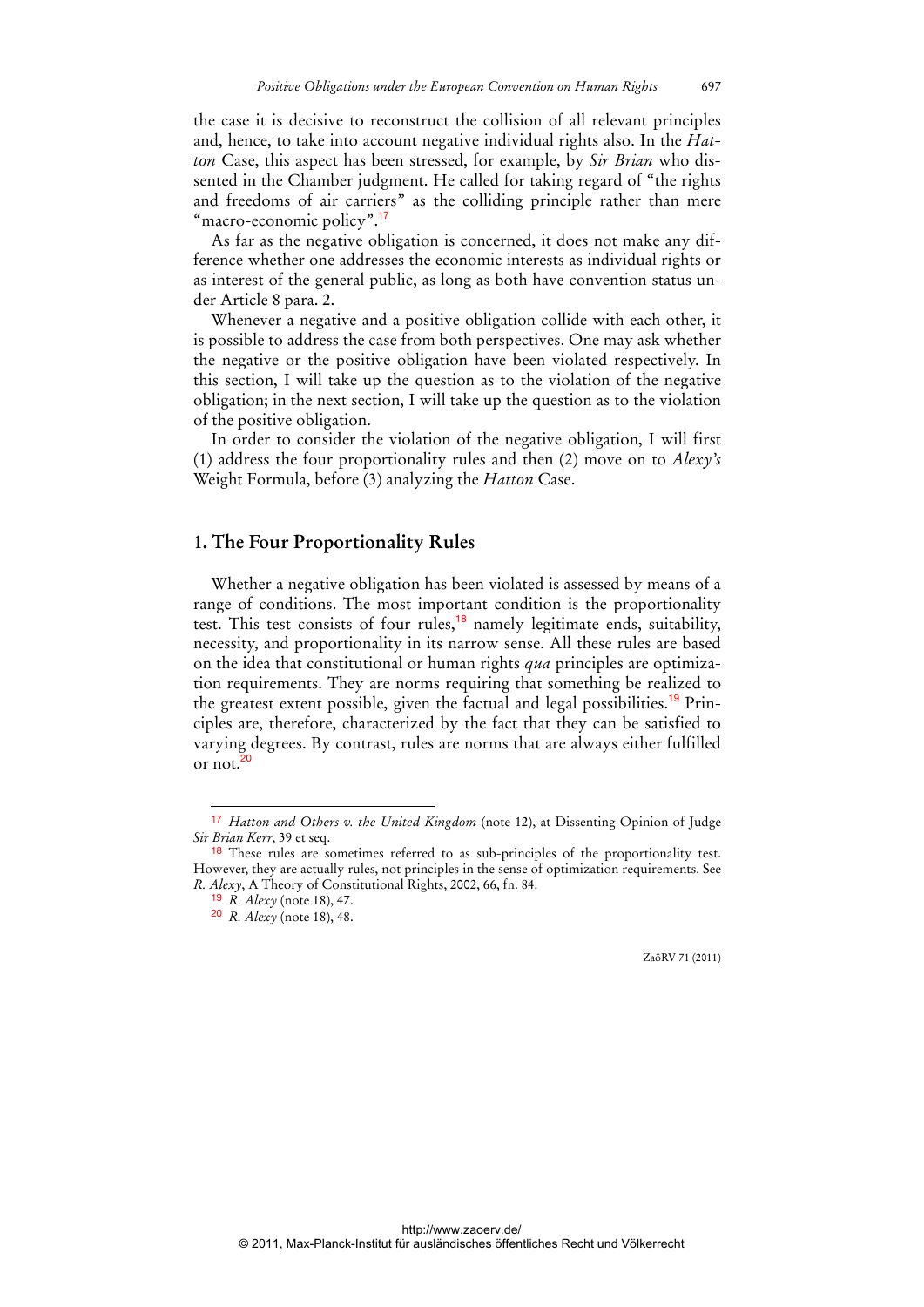The rules of suitability and necessity concern optimization relative to what is factually possible. They follow the idea of Pareto-optimality. The other two rules – legitimate ends and balancing – refer to what is legally possible. The legal possibilities are essentially defined by competing principles. Balancing, then, consists in nothing else than optimization relative to competing principles.<sup>21</sup> The fourth rule of the proportionality test, the proportionality in its narrow sense, can be expressed by *Alexy's* first Law of Balancing:

The greater the degree of non-satisfaction of, or detriment to, one principle, the greater the importance of satisfying the other.<sup>22</sup>

In the following analysis, only the last rule – the proportionality in its narrow sense – is of interest. The first Law of Balancing demonstrates that balancing can be broken down into three steps.<sup>23</sup> The first step consists in establishing the degree of non-satisfaction of, or detriment to, a first principle. In the second step, the importance of satisfying the competing principles is established. Lastly, in the third step it is established whether the importance of satisfying the latter principle justifies the detriment to, or nonsatisfaction of, the former.

These three steps of balancing have been captured by *Alexy's* Weight Formula.

#### **2. The Weight Formula**

The Weight Formula is an attempt to picture the structure of balancing with the help of a mathematical model. It is a complete description of the structure of balancing of two competing principles *Pi* and *Pj*. *Robert Alexy* has first introduced this formula in his postscript to *A Theory of Constitutional Rights*. <sup>24</sup> The formula reads as follows:

$$
W_{i,j} = \frac{W_i \cdot I_i \cdot R_i^e \cdot R_i^n}{W_j \cdot I_j \cdot R_j^e \cdot R_j^n}
$$

Formula 1: Weight Formula in its Complete Form

24 *R. Alexy* (note 18), 408 et seq.; *R. Alexy*, The Weight Formula, in: J. Stelmach et al. (eds.), Studies in the Philosophy of Law. Frontiers of the Economic Analysis of Law, 2007, 9.

ZaöRV 71 (2011)

<sup>21</sup> *R. Alexy* (note 6), 573.

<sup>22</sup> *R. Alexy* (note 18), 102.

<sup>23</sup> *R. Alexy*, On Balancing and Subsumption, Ratio Juris 16 (2003), 433 (436-437).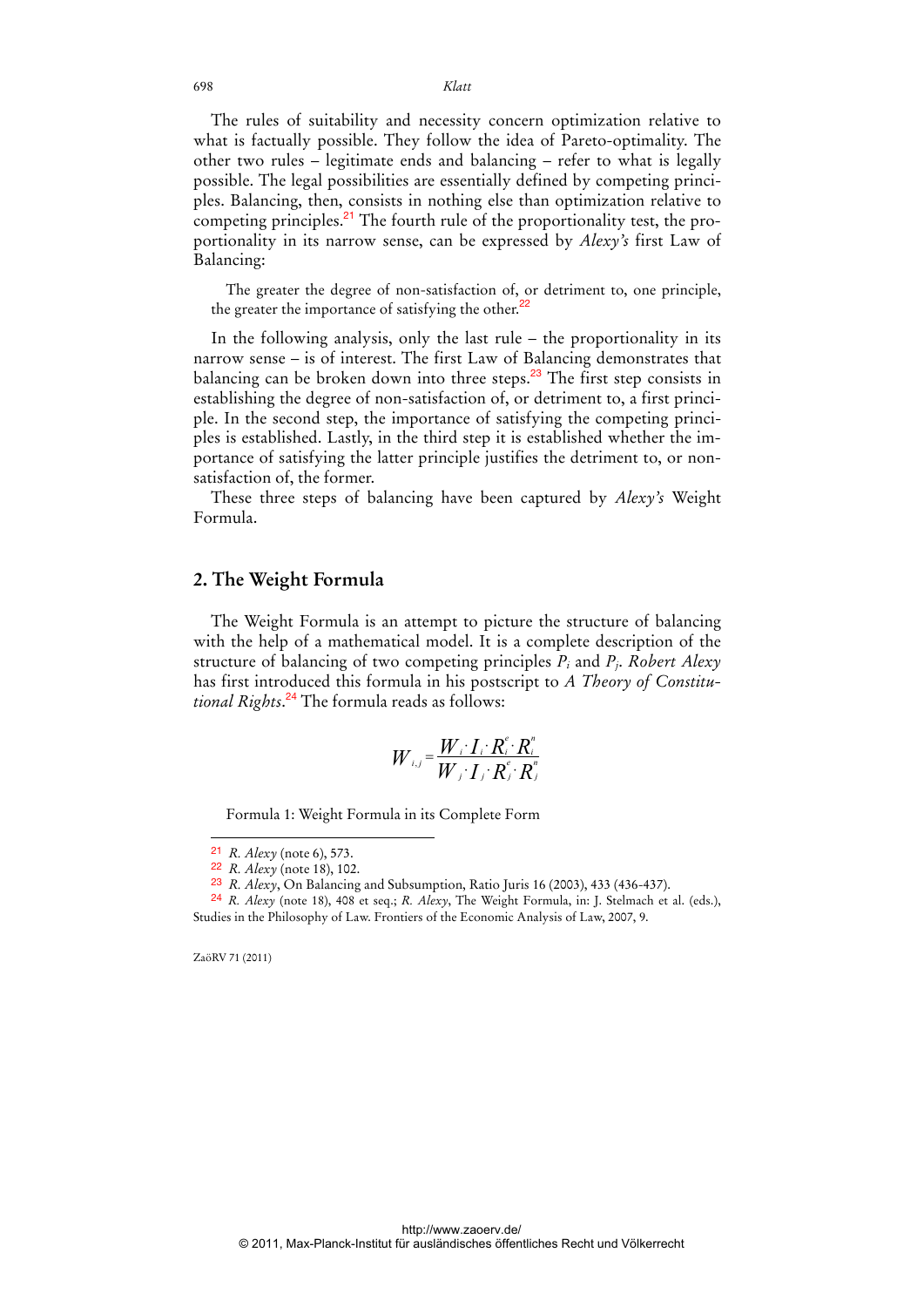*Wi* and *Wj* stand for the abstract weights of the two principles *Pi* and *Pj* respectively. The abstract weight of a principle is the weight that the principle has relative to other principles, but independently of the circumstances of any concrete case. The abstract weights of colliding human rights are often equal and, then, can be disregarded in balancing. Sometimes, however, the abstract weights of the colliding principles are not equal. The right to life, for example, has a higher abstract weight than the right to property.

*I<sub>i</sub>* and *I<sub>i</sub>* stand for the intensities of interference with the two principles respectively. The action submitted to the proportionality test is an interference by means of a certain measure *M*. Thus, *Ii* and *Ij* always refer to a particular case; they are by definition concrete variables, as opposed to the abstract variables *Wi* and *Wj*. The third and the fourth pair of variables refer to the reliability of the empirical ( $R_i^e$  and  $R_j^e$ ) and normative ( $R_i^n$  and  $R_j^n$ ) premises concerning what the measure means for the non-realization of the one principle and the realization of the other principle. *Alexy* has not yet differentiated between R*<sup>e</sup>* and R*<sup>n</sup>*, but I have demonstrated elsewhere that it is important to make this difference since the degree of reliability of the empirical and the normative premises may be different in a particular case.<sup>25</sup> The reliability of the premises actually follows the second, or epistemic, Law of Balancing, which reads:

The more heavily an interference with a right weighs, the greater must be the reliability of its underlying premises.<sup>26</sup>

In the present article, the reliability of the premises will not be considered further. Thus, I will use a shortened version of the Weight Formula here, which contains the abstract weights and the intensities of interference and dispenses with the epistemic reliabilities.

The sole symbol in the Weight Formula that has not been introduced thus far is  $W_{i,j}$ .  $W_{i,j}$  stands for the concrete weight of  $P_i$ , that is, for the weight of *Pi* in the circumstances of the case at hand. *Wi,j* symbolizes a relative weight: the concrete weight of  $P_i$  in a given case is relative to  $P_i$ .

From the jurisdiction of the German Federal Constitutional Court, *Alexy* has developed a three-grade or triadic scale, consisting of the stages light (*l*), moderate  $(m)$  and serious  $(s)$ .<sup>27</sup> The use of this scale is possible for intensities of interference with  $P_i$  as well as with  $P_i$ .  $P_i$  often represents the principle

<sup>25</sup> *M. Klatt/J. Schmidt*, Spielräume im Verfassungsrecht. Zur Abwägungslehre der Prinzipientheorie, 2010.

<sup>26</sup> See *R. Alexy* (note 24), 25.

<sup>27</sup> The variable *l* stands not only for the term "light", but also for other expressions such as minor or weak, while *s* stands for high or strong as well as for serious. See *R. Alexy* (note 24), 15.

ZaöRV 71 (2011)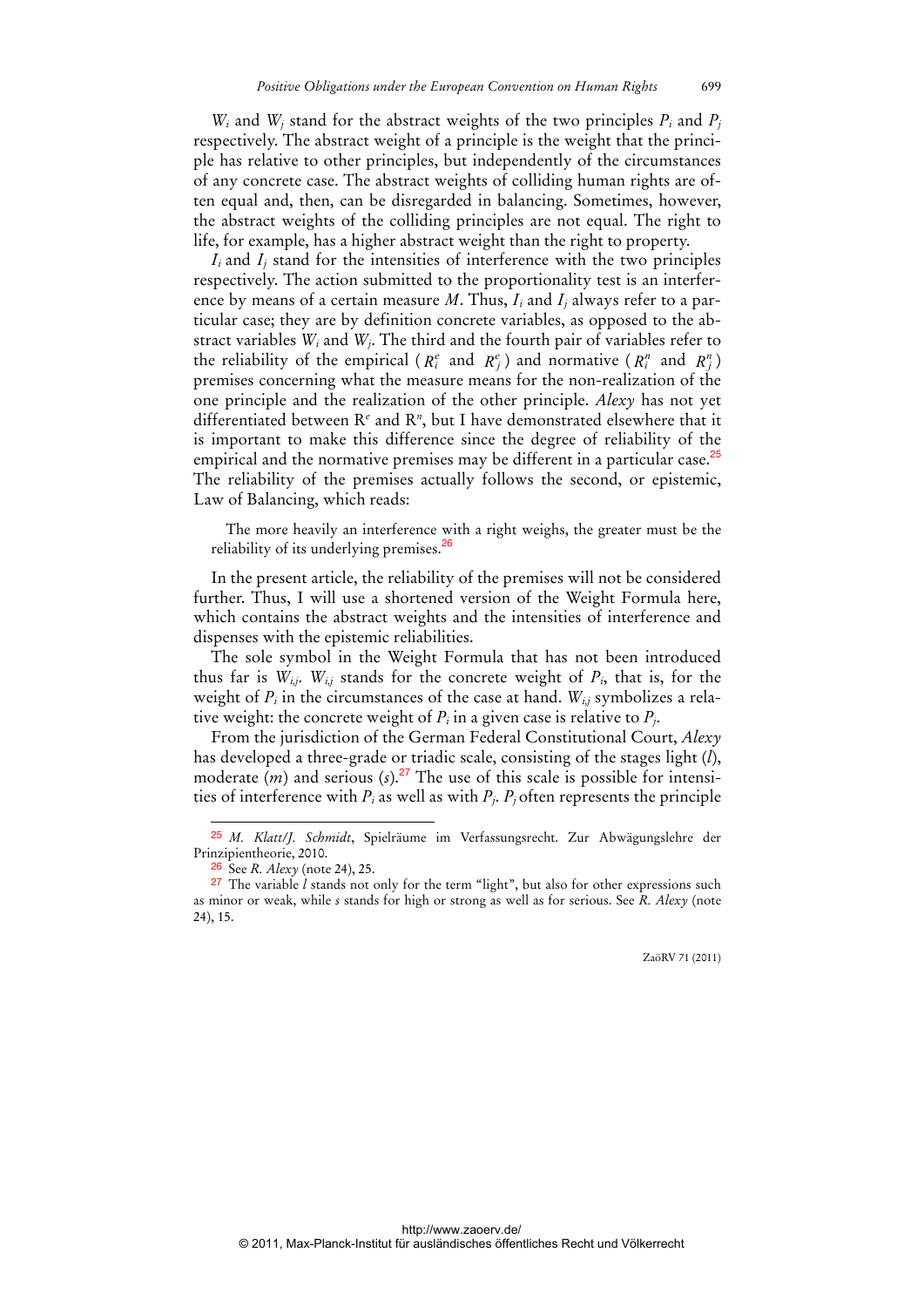a state calls upon to justify a measure interfering with a human right *Pi*. It is important to note that the triadic scale is applicable to both pairs of variables,  $I_i$  and  $I_j$  as well as  $W_i$  and  $W_j$ .<sup>28</sup> The triadic scale can be facilitated by the use of number, following the geometrical sequence of  $2^0$ ,  $2^1$ ,  $2^2$ , that is, 1, 2, and 4. The geometrical sequence has the advantage of taking account of the fact that the power of principles increases overproportionately with an increasing intensity of interference.<sup>29</sup>

In spite of the use of numbers, it should be noted that the Weight Formula is by no means an attempt to replace balancing with mere calculation. Rather, it is a formal tool that allows making explicit the inferential structure of balancing principles, just as logical tools allow for making explicit the inferential structure of subsumption according to the legal syllogism.<sup>30</sup>

The combination of the Weight Formula with the triadic scale enables us to define the following rules of decision, determining the outcome of the balancing: in all cases in which the value of  $W_{i,j}$  is greater than 1,  $P_i$  takes precedence over  $P_i$ . In all cases in which the value of  $W_{i,j}$  goes below 1,  $P_j$ takes precedence over  $P_i$ . And in all cases in which the value of  $W_{i,j}$  is 1, there is a stalemate. In the latter case, balancing determines no result and, thus, there is discretion in balancing.<sup>31</sup>

## **3. The** *Hatton* **Case**

I will now apply the Weight Formula to the balancing in the *Hatton* Case and will first consider the negative obligation not to interfere with the economic interests of the aircraft operators. This perspective from the negative obligation is much easier to analyze than the perspective from the positive obligation. *Pi* shall be used for the Article 1 Prot. 1 right, *Pj* shall be used for the Article 8 right.  $P_i$  is a negative obligation, requiring the state to abstain from interfering with the economic activities, including operating night flights, of the aircraft operators.  $P_i$  is a positive obligation, requiring the

<sup>28</sup> This provides for the possibility of comprehensive compensation. Under this equalweight assumption, for example, a light interference  $(I_i = l)$  with a principle of a high abstract weight (*Wi = s*) has the same importance as a serious interference (*Ij=s*) with a principle of a low abstract weight  $(W_i = l)$ .

<sup>29</sup> This fact corresponds to the law of diminishing marginal utility, see *R. Alexy* (note 24), 103.

<sup>30</sup> See *R. Alexy* (note 23).

<sup>&</sup>lt;sup>31</sup> This is an instance of the so-called structural discretion, as opposed to epistemic discretion. See *Alexy* (note 18), 394 et seq. For a critical view on *R. Alexy's* model, see *M. Klatt*/*J. Schmidt* (note 25).

ZaöRV 71 (2011)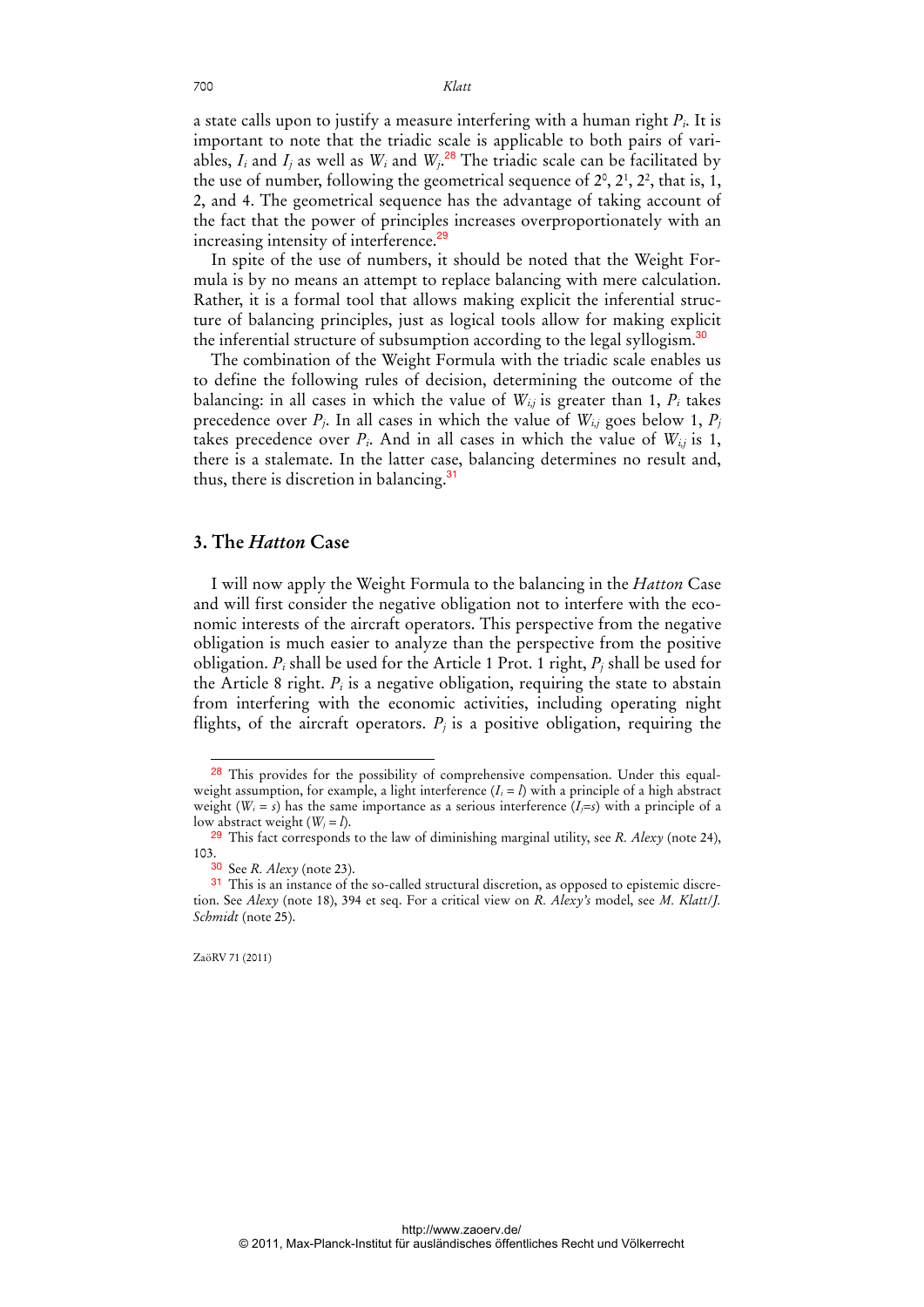state to protect the people living in the area from sleep disturbances by active measures such as introducing restrictions on night flights. Thus, we face a collision between a negative and a positive obligation here.

We shall assume that the abstract weights of both principles, that is, *Wi* and *Wj*, are equal and, thus, cancel each other out. Also, we shall assume that the reliabilities of both the normative and the empirical premises are equal and, thus, need not be considered further. The result of the balancing, then, turns on the intensities of interference. We can therefore apply the Weight Formula in a reduced form here:

$$
W_{i,j} = \frac{I_i}{I_j}
$$

Formula 2: Weight Formula in its Reduced Form

I will first consider the view of the Government. As far as *Ii* is concerned, the Government and the respondents from the airline industry stressed the economic importance of night flights. Other European hub airports, they argued, had less severe restriction on night flights than those imposed at the three London airports. If restrictions on night flights were made more stringent, UK airlines would be placed at a significant competitive disadvantage. Furthermore, they provided information showing that a typical daily night flight would generate an annual profit of up to £ 15 million. The loss of this profit would impact severely the ability of airlines to operate.<sup>32</sup> Hence, from this perspective, the interference that would occur with *Pi* if more restrictions on night flights would be imposed is *serious* (*s*). This assessment was shared by the British Air Transport Association who submitted that a reduction in night flights would cause major damage to British Airways' business.<sup>33</sup>

The Government did not only argue in favor of *Pi*. It also focused on demonstrating that the interference with  $P_i$  was less severe.<sup>34</sup> It pointed to the fact that the house market in the areas was thriving and that the applicants had not claimed that they were unable to sell their houses and move. Furthermore, sleep studies showed that external noise levels below 80 dBA were very unlikely to cause any increase in the normal rate of disturbance of

<sup>32</sup> See *Hatton and Others v. the United Kingdom (Grand Chamber)* (note 12), paras. 107- 108.

<sup>33</sup> See *Hatton and Others v. the United Kingdom (Grand Chamber)* (note 12), para. 115.

<sup>34</sup> See *Hatton and Others v. the United Kingdom (Grand Chamber)* (note 12), paras. 106, 109.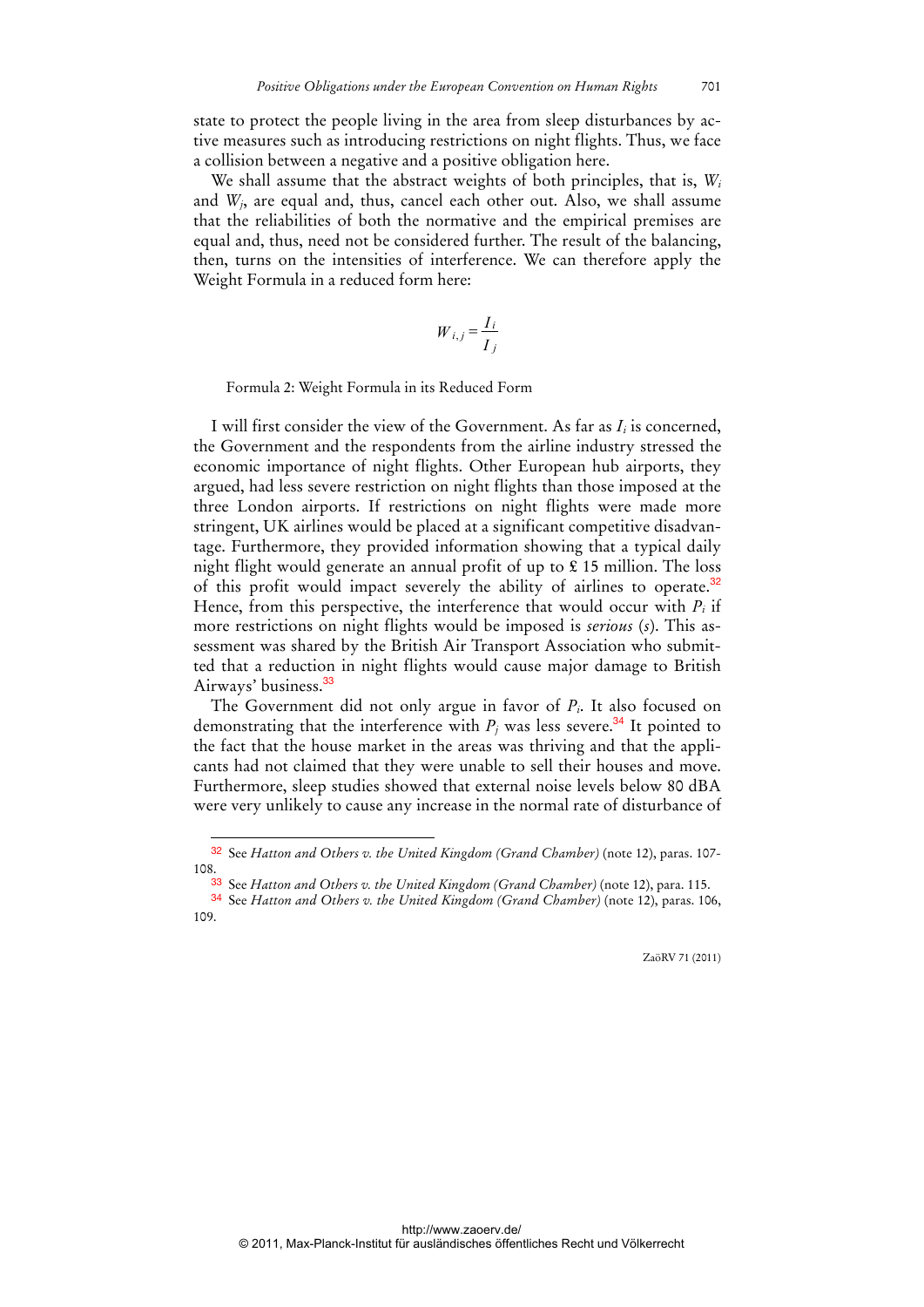someone's sleep; and that even with noise levels between 80 and 95 dBA the likelihood of an average person being awaked was about 1 in 75. It follows from these arguments, that according to the Government the intensity of interference with *Pj* is, if at all, *moderate* (*m*).

Under these conditions, from the Government's perspective, *Wi,j* is determined as in Formula 3:

$$
W_{i,j} = \frac{I_i}{I_j} = \frac{s}{m} = \frac{2^2}{2^1} = 2
$$

Formula 3: Balancing from Government's Perspective

Thus, *Pi* takes precedence. The economic interests of the aircraft operators outweigh the interest of the people to be protected from noise disturbances.

The picture changes, however, if we address the balancing from the applicants' view. As far as  $P_j$  is concerned, they maintained that the disturbances caused by night flights were extensive because large numbers of people were affected and because the night noise was frequently in excess of international standards.<sup>35</sup> Hence, the applicants argue for the intensity of interference  $I_j$  to be assessed as *serious* (*s*). As for  $P_i$ , they pointed to the fact that many of the world's leading business centers (for example, Berlin, Zürich, Hamburg, and Tokyo) had full night-time passenger curfews of between seven and eight hours. Accordingly, the importance of  $P_i$  would be, if at all, *moderate (m)*. Therefore,  $P_i$  takes precedence, as shown in Formula 4.

$$
W_{i,j} = \frac{I_i}{I_j} = \frac{m}{s} = \frac{2^1}{2^2} = \frac{1}{2}
$$

Formula 4: Balancing from the Applicants' Perspective

The Grand Chamber explicitly recognizes that the relative weight, that is, the value for  $W_{i,j}$ , is decisive for the balancing outcome.

Whether in the implementation of that regime the right balance has been struck in substance between the Article 8 rights affected by the regime (...) depends on the *relative weight* given to each of them.<sup>36</sup>

ZaöRV 71 (2011)

-

<sup>35</sup> *Hatton and Others v. the United Kingdom (Grand Chamber)* (note 12), para. 111.

<sup>36</sup> *Hatton and Others v. the United Kingdom (Grand Chamber)* (note 12), para. 125; emphasis added.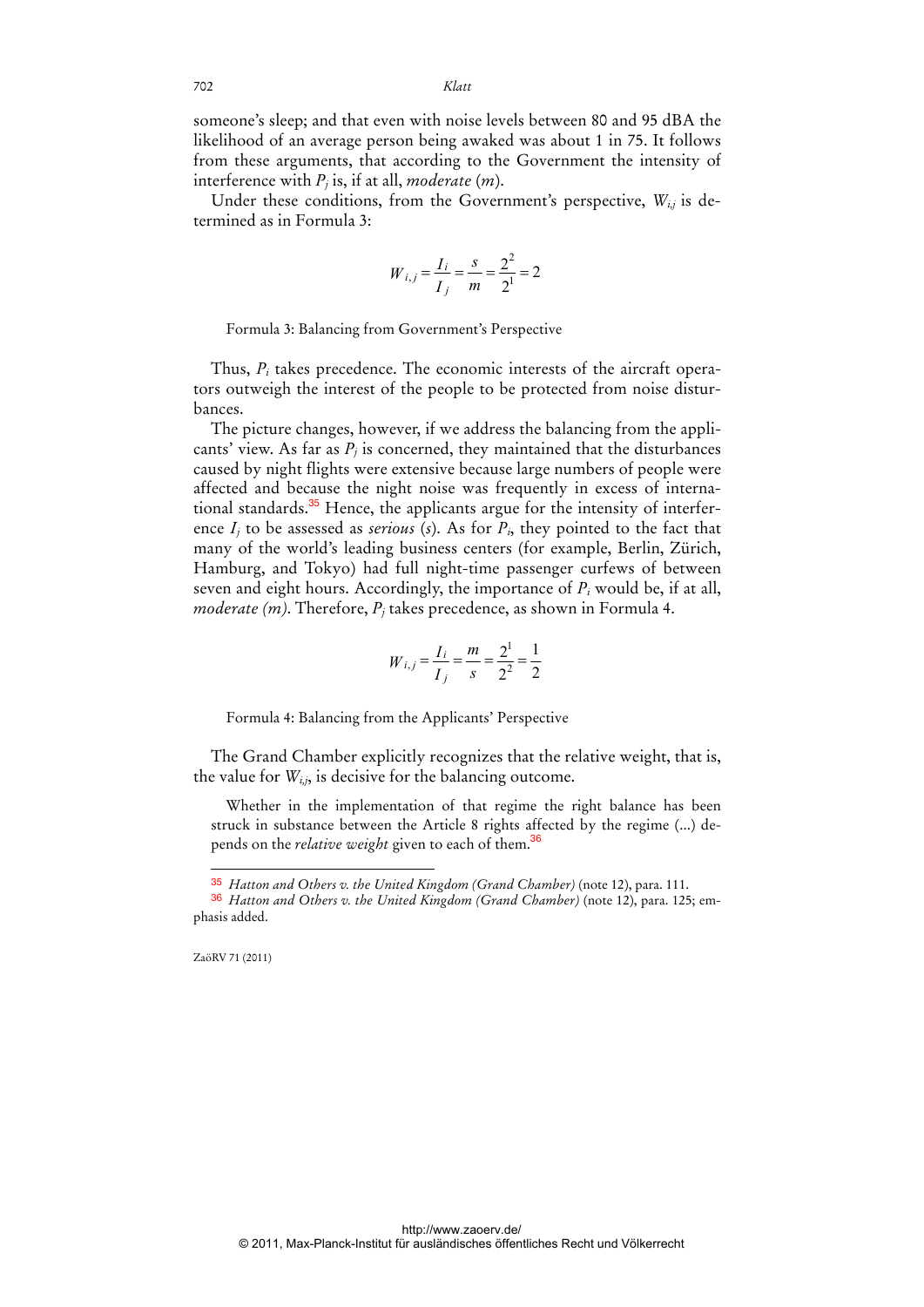Thus, the Court engages in a discussion on the values assigned to *Ii* and *Ij* respectively. As for *I<sub>i</sub>*, the Court on the one hand disapproves the Government's attempt to weaken the interest of the people living in the area. The Court "sees no reason to doubt the sincerity of their (the applicants') submissions in this respect".<sup>37</sup> On the other hand, however, the Court also stresses that mitigation measures were in place as well as the individual's ability to move away without financial loss.<sup>38</sup> We may conclude from this that the Grand Chamber assigns the value *moderate* to  $I_i$ . As for  $I_i$ , the Court states, albeit in rather general terms, that it is reasonable to assume that night flights contribute at least to a certain extent to the economic interests. Thus, it assigns the value *moderate* to *Ii* also. Hence, in the view of the Court, there is a stalemate, as can be seen in Formula 5.

$$
W_{i,j} = \frac{I_i}{I_j} = \frac{m}{m} = \frac{2^1}{2^1} = 1
$$

Formula 5: Balancing from Grand Chamber's Perspective

This analysis is in accordance with the Grand Chamber relying essentially on the margin of appreciation of the authorities of the Member State, as far as the substantial principles are concerned.<sup>39</sup> Here, the margin of appreciation is identical with a structural discretion. In the context of his new theory of balancing,<sup>40</sup> *Alexy* describes structural discretion as a stalemate in balancing of competing principles. What human rights neither command nor prohibit falls within structural discretion.<sup>41</sup>

It is not the point here to discuss the position of the majority of the Grand Chamber, which was dissented to by five judges.<sup>42</sup> Rather, our analysis so far suffices to demonstrate how balancing functions when the focus is on whether a negative obligation, namely the economic interest of the aircraft operators *Pj*, was violated. Our analysis shows that the collision between a negative and a positive obligation has a quite simple structure when the focus is on whether a specific protecting measure *M* violates a negative

l

<sup>37</sup> *Hatton and Others v. the United Kingdom (Grand Chamber)* (note 12), para. 118.

<sup>38</sup> *Hatton and Others v. the United Kingdom (Grand Chamber)* (note 12), para. 127.

<sup>39</sup> *Hatton and Others v. the United Kingdom (Grand Chamber)* (note 12), para. 129.

<sup>40</sup> *R. Alexy* (note 23), 433; *R. Alexy*, Constitutional Rights, Balancing, and Rationality, Ratio Juris 16 (2003), 131; *R. Alexy* (note 24).

<sup>41</sup> *R. Alexy* (note 18), 394 et seq.

<sup>42</sup> For a critical view on the majority's approach to the margin, see also *J. Hyam*, Hatton v United Kingdom in the Grand Chamber. One Step Forward, Two Steps Back?, EHRLR 2003, 631 (638-640).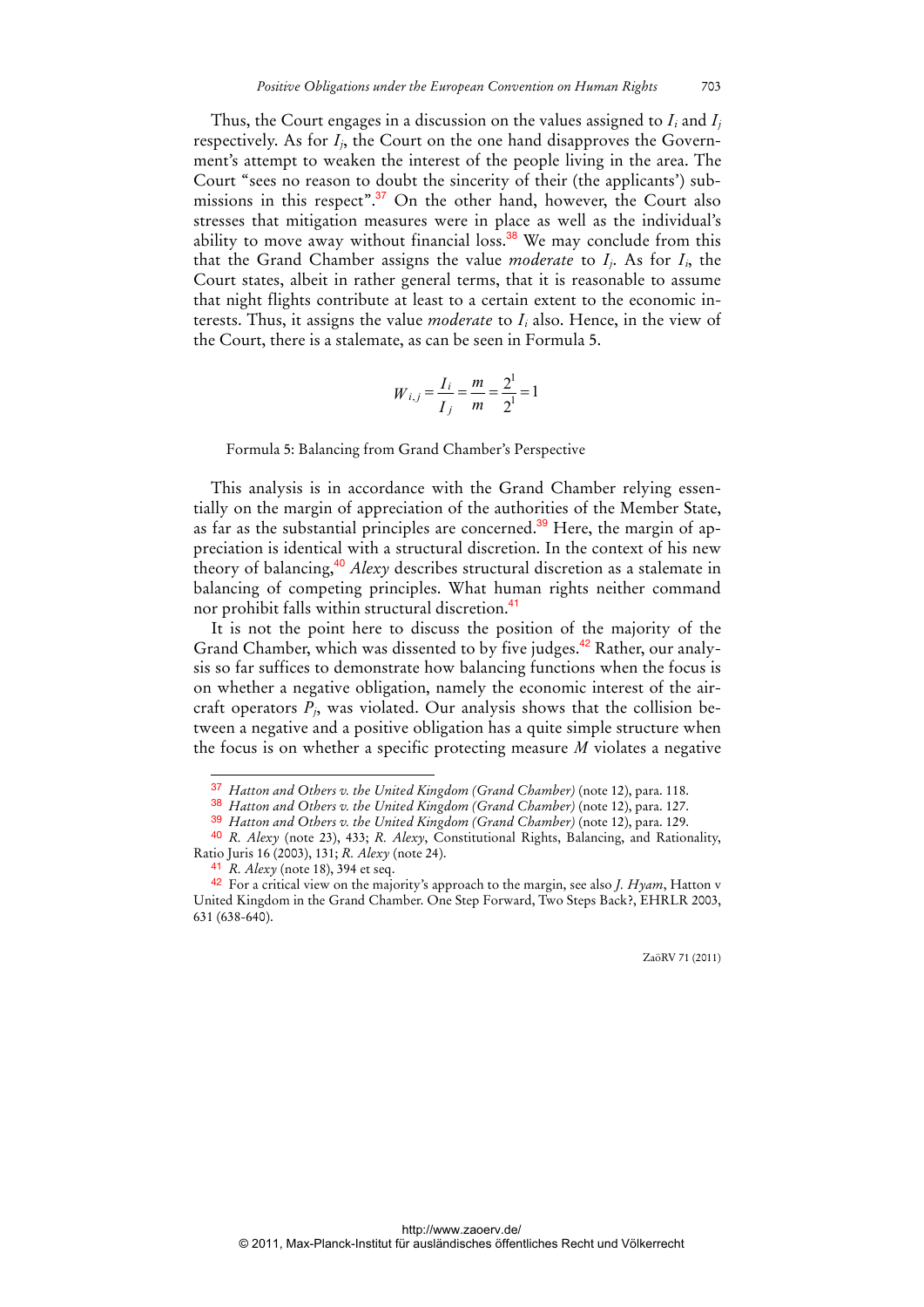obligation on the grounds that it is disproportionate. The question is, then, simply whether the use of *M* brings about an intensity of interference with the negative obligation *Ii* that is higher than the hypothetical intensity of interference with the positive obligation  $I_i$  which would be caused by forgoing *M*, that is, *Non-M*. 43

In addition, arguments as to the scope of the margin of appreciation as well as to the procedural aspect relating to the scrutiny of the policy in respect of night flights played a significant role in the judgment. More could be said, then, as to the external justification of the values assigned to  $I_i$  and *Ij*, and, as far as the scrutiny of investigation is concerned, to *Ri* and *Rj*. Since, however, I will concentrate on the substantial matters, and, more specifically, on the differences between the positive and the negative perspective, I will not further consider the Court's judgment, but rather move on to an analysis of the positive obligations in the case.

## **III. Positive Obligations and the Proportionality Test**

The picture is much more complex when we shift our focus to whether a positive obligation is violated by granting too little, or none, protection. The factor in the Weight Formula which is most important to positive obligations is  $I_i$ ,  $I_j$  stands for the intensity of the negative consequences for the colliding positive obligation  $P_j$  which would, hypothetically, occur if the authority would, according to their negative obligation, *not* interfere with *Pi*, that is, if a specific protecting measure *M* would *not* be taken. In other words: *I<sub>j</sub>* represents the intensity of interference with a positive obligation  $P_i$  by non-interference with the negative obligation  $P_i$ .<sup>44</sup>

In order to analyze the interference with the positive obligation  $P_i$  by means of granting too little, or none, protection from noise, I will consider *Hatton* in a simplified constellation. It consists of (1) four alternative protecting measures. I will then (2) demonstrate how two lines of values can be used to clarify the positive obligation. Lastly, I will ask (3) whether we need two lines of values for negative obligations also.

<sup>43</sup> *R. Alexy* (note 7), 9.

<sup>44</sup> *R. Alexy* (note 7), 7. As for the use of the term "interference" for describing inaction that results in less protection (interference by non-protection), see also *F. Sudre*, Les Obligations Positives Dans La Jurisprudence Européenne Des Droits De L'homme, in: *P. Mahoney* (ed.), Protecting Human Rights. The European Perspective. Studies in Memory of Rolv Ryssdal, 2000, 1359 (1374).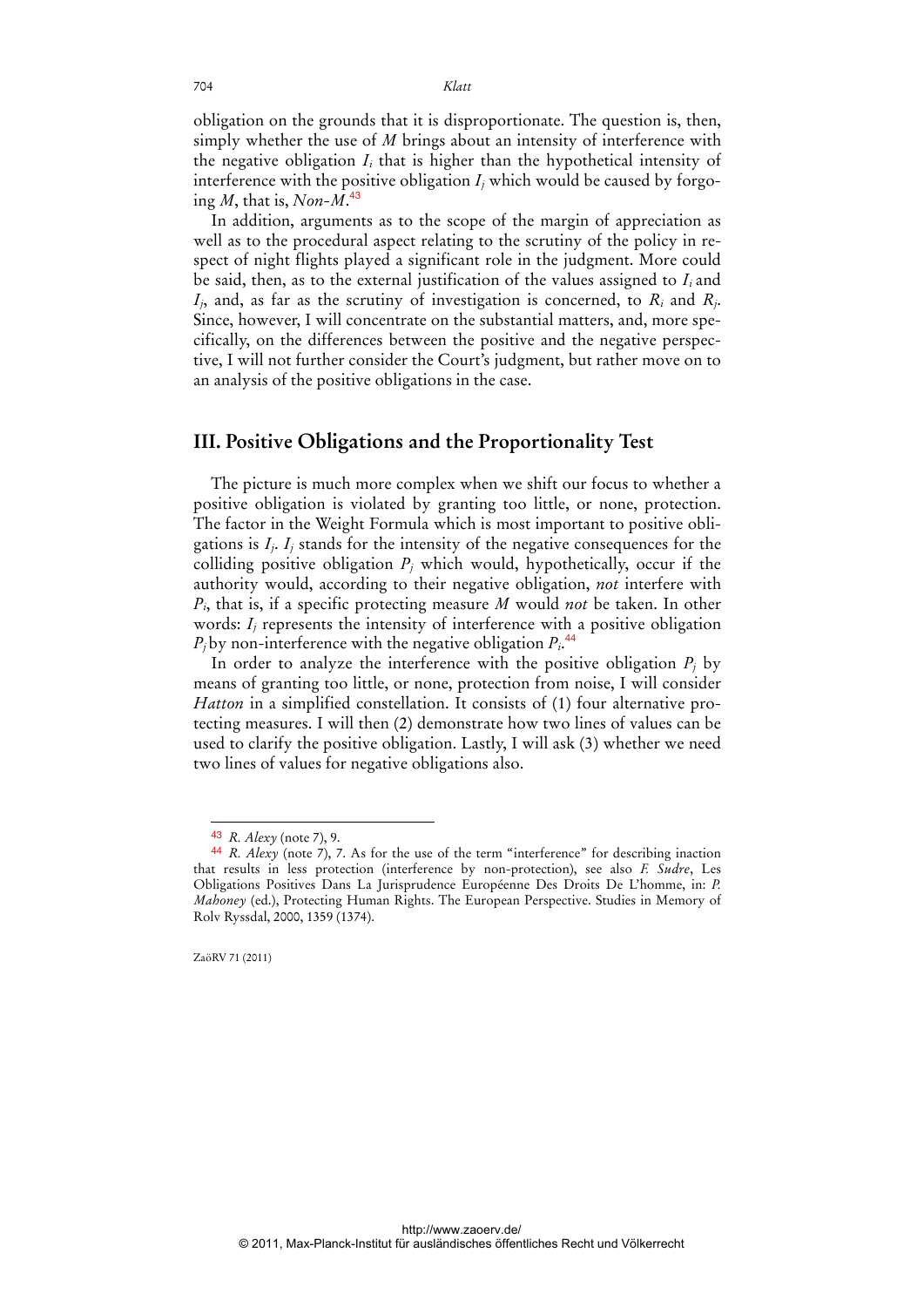#### **1. Four Protecting Measures**

The first measure, *M1*, is a full night-time passenger curfew of eight hours. To recapitulate, the applicants argued that a full curfew was in place in many of the world's leading business centers, like Tokyo, Zürich, and Berlin.<sup>45</sup>  $M_2$  is a curfew reduced to five hours, while only quieter aeroplanes are allowed during the remaining night hours.  $M_2$  is similar to the restrictions in place at Frankfurt Airport.<sup>46</sup>  $M_3$  dispenses with a curfew, but still only allows quieter aeroplanes. *M4* allows any night flights and, hence, does not make any difference between day and night flights. The only protective measure under *M4*, then, may be specific action to mitigate noise nuisance. This apparently resembles the situation at Paris-Charles de Gaulle and Amsterdam-Schiphol.<sup>47</sup>

### **2. Two Lines of Values**

-

We may now assign values to the protecting measures  $M_1 - M_4$  using the triadic scale. This exercise aims at analyzing how the proportionality test and the alternative structure of positive obligations are interconnected. Their relation would be the same if different values would be correct.

We can note the degree of protection from noise  $D_i$  in combination with the intensity of interference  $I_i$  as in Table 1:

| Protective Measure | Intensity of Interference | Degree of Protection |
|--------------------|---------------------------|----------------------|
|                    |                           |                      |
| $M_{\it 1}$        |                           |                      |
| $M_2$              | т                         | т                    |
| $M_3$              | т                         | т                    |
|                    |                           |                      |

Table 1: Degree of Protection and Intensity of Interference

There is, naturally, a difference in the interference with *Pi* when one compares imposing a reduced curfew  $(M_2)$  to the omission of any curfew  $(M_3)$ , since their consequences on the economic activity of the airline operators

46 *Hatton and Others v. the United Kingdom (Grand Chamber)* (note 12), para. 107.

<sup>45</sup> *Hatton and Others v. the United Kingdom (Grand Chamber)* (note 12), para. 114.

<sup>47</sup> *Hatton and Others v. the United Kingdom (Grand Chamber)* (note 12).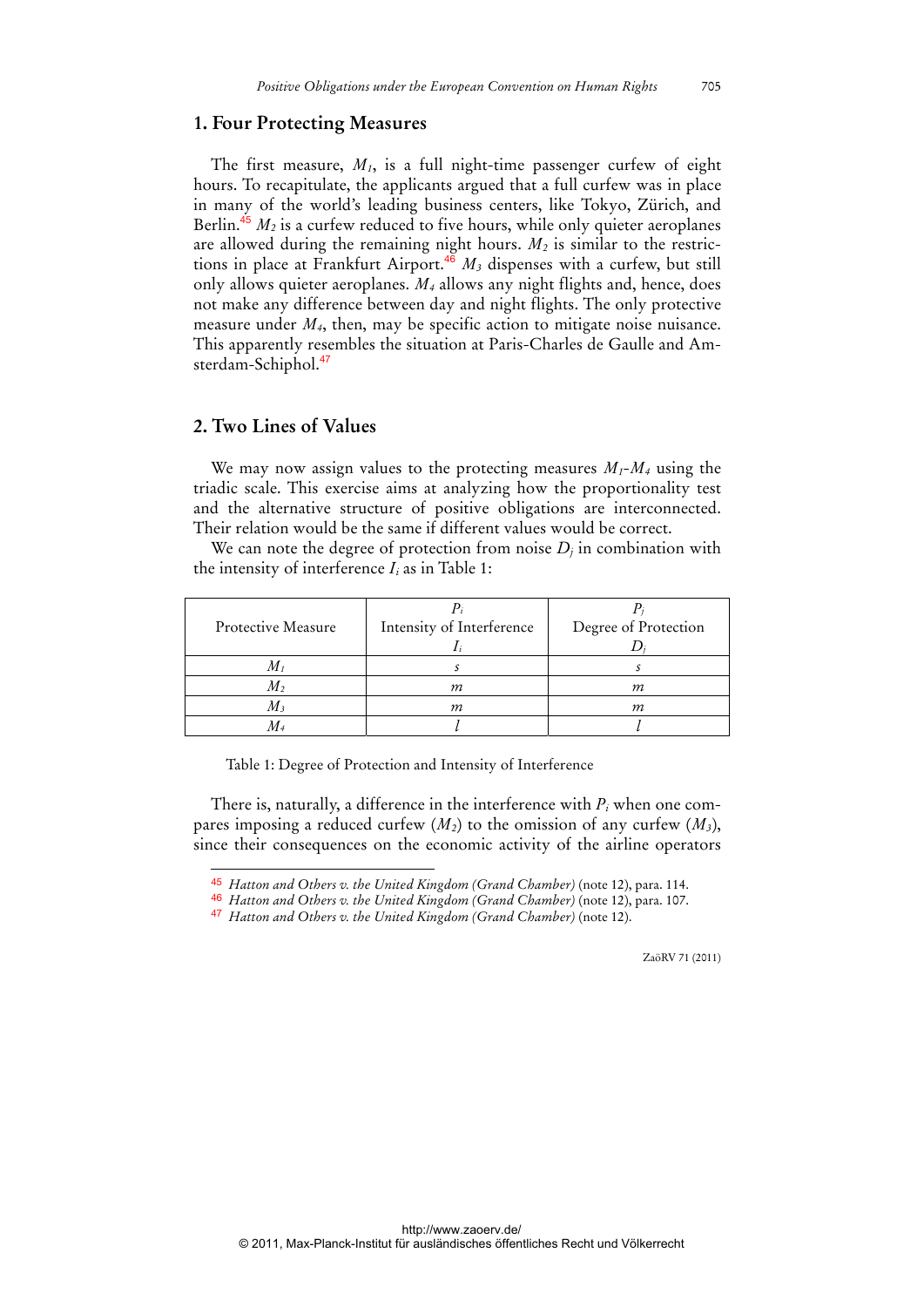differ. This difference could easily be represented in a more refined scale, for example, a double-triadic scale. The latter would allow to picture differences within the moderate area and, hence, the differences between *M2* and *M3*. For the purposes here, however, I will confine myself to the rather rough triadic scale and consider both *M2* and *M3* as moderate interferences with  $P_i$ . A similar consideration is true for  $M_2$  and  $M_3$  as far as  $P_j$  is concerned.

Table 1 looks like a sequence of stalemates. *M1*, for example, that is, the complete curfew of night flights, gives, on the one hand, a maximum of protection from noise, but, on the other, also interferes seriously with the freedom of property. The same relation occurs in *M2-M4*. Hence, all protecting measures would be likewise proportional.

This picture, however, is not complete since it does not take regard of a further element, namely the consequences an omission of a protecting measure has for the fulfillment of the positive obligation.<sup>48</sup> This element is the intensity of interference by non-protection (*Non-M*), which is represented by  $I_i$ . While  $D_i$  refers to the degree or the intensity of protection,  $I_i$ refers to the intensity of non-protection. In order to get a complete picture, we therefore have to include a second line of values as far as the positive obligation  $P_i$  is concerned, stating  $I_i$ , as in Table 2:

| Protective     | Intensity of | Degree of  | Intensity of  |
|----------------|--------------|------------|---------------|
|                | Interference | Protection | Interference  |
| measure        |              |            |               |
| $M_{I}$        |              |            | $Non-M_1: l$  |
| M <sub>2</sub> | т            | т          | $Non-M_2$ : m |
| $M_3$          | т            | т          | $Non-M3: m$   |
| M4             |              |            | $Non-M_4$ : s |

Table 2: Lines of Values with both Intensities of Interference

*Alexy* has lucidly pointed to the fact that the disjunctive structure of positive obligations implies that a negation of any measure, for example, *Non-M<sub>3</sub>*, does not have a definite opposite.<sup>49</sup>*Non-M<sub>3</sub>* could mean *M<sub>1</sub>* as well as *M2* or *M4*. This situation is fundamentally different from the conjunctive structure of negative obligations, where any measure interfering with a right

<sup>-</sup>48 *R. Alexy* (note 7), 11.

<sup>49</sup> *R. Alexy* (note 7).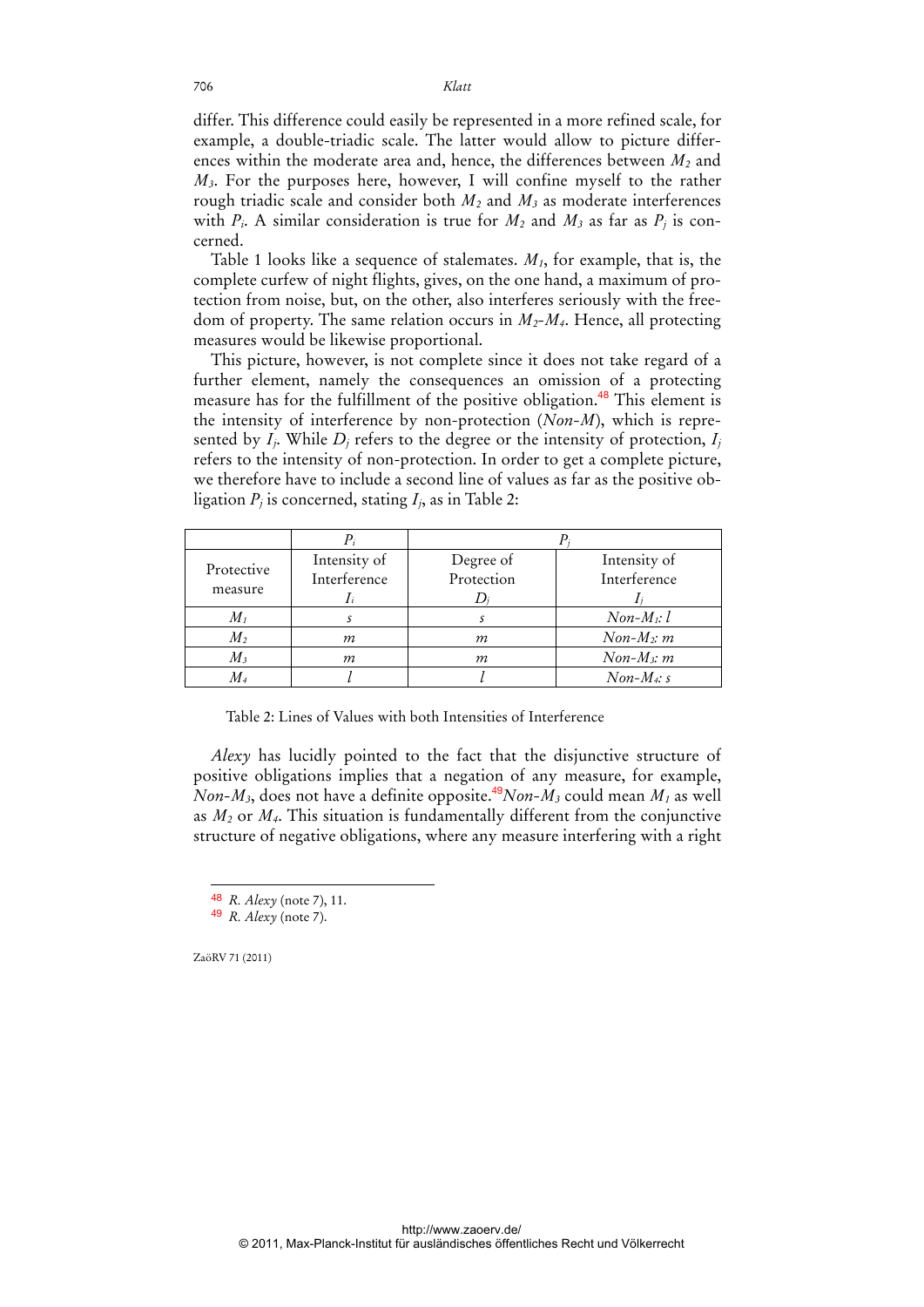does have a definite opposite. This difference has to be considered when asking whether a positive obligation has been violated.

Generally speaking, a positive obligation is violated if the protection granted is, with respect to the intensity of interference with the colliding negative obligation, insufficient. This definition can now, with the help of the analysis in Table 2, be made more precise. The intensity of interference by non-protection (*Non-Mn*) is exactly the intensity of non-protection which results from employing  $M_{n+1}$  rather than  $M_n$ ,  $M_{n+1}$  being the protecting measure that ranks directly below  $M_n$  in the list of the degrees of protection  $D_i$ . For example,  $M_2$  or  $M_3$  are employed rather than  $M_1$ , or  $M_4$  rather than  $M_2$  or  $M_3$ . *Alexy* has labeled this phenomenon the chain-negation.<sup>50</sup> The chain-negation is a relative negation, for it does not have a definite opposite. A certain protective measure *Mn* is negated relatively to other protective measures.

Based on this more precise picture of the structure of positive obligations, the list of protecting measures does no longer display a series of stalemates, as in Table 1. Rather, we can exclude both *M1* and *M4* as disproportionate.  $M_1$  (strict curfew), on the one hand, is disproportionate since its omission *(Non-M4)* causes only light non-protection while at the same time the intensity of interference with the freedom of property  $P_i$  is serious. Thus,  $M_1$  is excluded by the proportionality test in its form of the prohibition of excessive means. *M4* (no restriction on night flights, only mitigation measures), on the other hand, is disproportionate since its omission causes serious non-protection while the hypothetical interference with the freedom of property is only light. Therefore, *M4* is excluded by the proportionality test in its form of the prohibition of insufficient means.

This example demonstrates clearly that both the prohibition of insufficient means and the prohibition of excessive means stem from the proportionality test.<sup>51</sup>They are not two separate rules, but represent the two perspectives of the proportionality test.

*M2* and *M3* both fall within a stalemate, for both are located at the *moderate* level. The United Kingdom, therefore, could choose freely between *M2* and *M3*. In the simplified constellation considered here, *M1* and *M4* were the sole alternatives to *M2* and *M3*, and both were disproportionate. The United Kingdom, therefore, must employ either  $M_2$  or  $M_3$ .

The Grand Chamber acknowledged that *M4* (no restrictions, only mitigation) had not been employed at Heathrow. It stated:

-

<sup>50</sup> *R. Alexy* (note 7).

<sup>51</sup> *R. Alexy* (note 7), 11 et seq.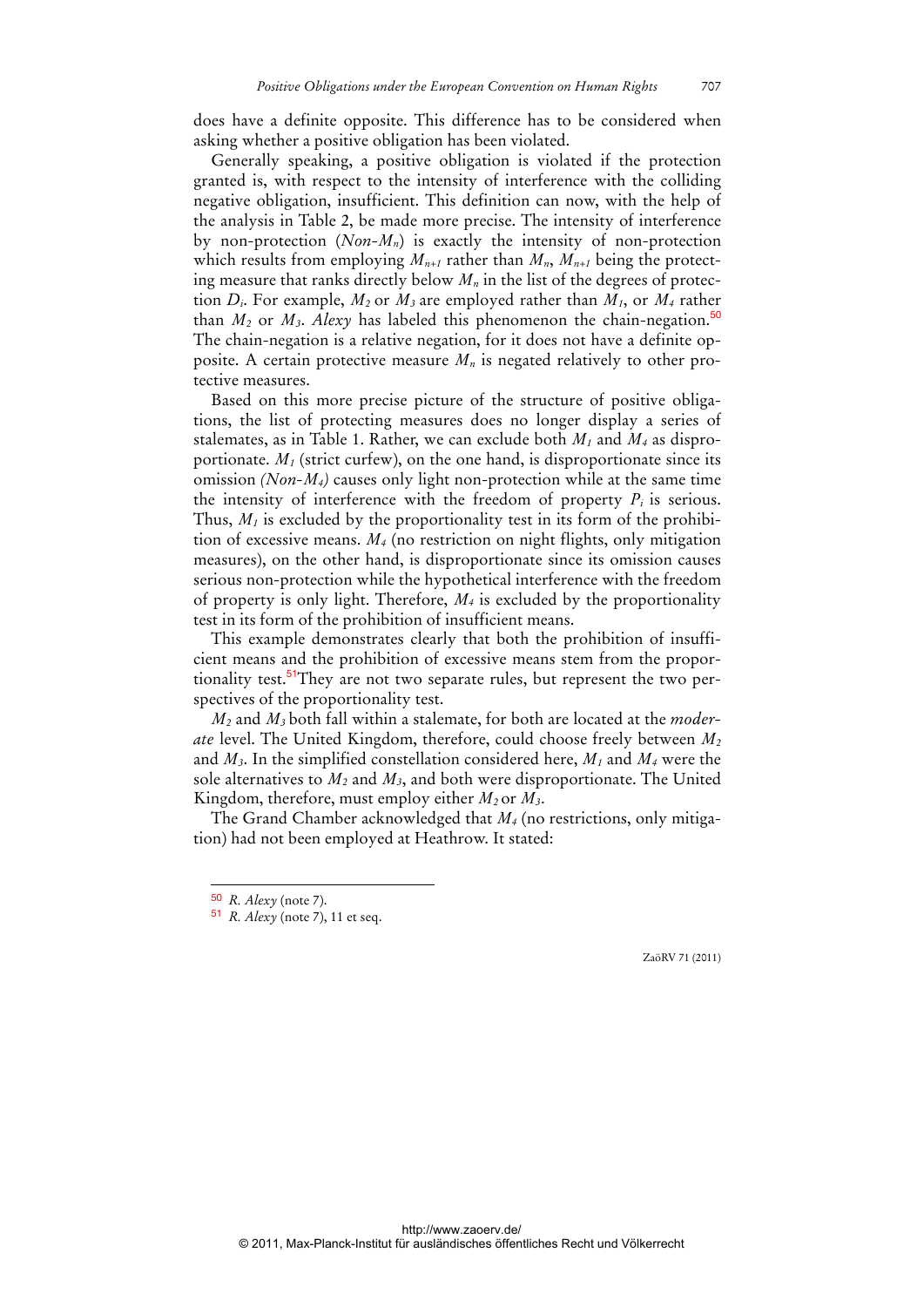(…) airlines are not permitted to operate at will, as substantial limitations are put on their freedom to operate, including the night restrictions which apply at Heathrow.<sup>52</sup>

This is in line with the Judgment delivered by the Third Section who had concluded that

modest steps at improving the night noise climate are (not) capable of constituting the measures necessary to protect the applicants' position.<sup>5</sup>

Likewise, we can conclude from the emphasis $54$  the Grand Chamber places on the economic interests that it considers  $M_1$  (complete curfew) to be disproportionate as well. This is in contrast to the majority of the Third Section who had decided that the Government "had failed to adduce any evidence of the specific importance of night flights".<sup>55</sup>

I have only considered a simplified situation here, characterized by a list of four possible protecting measures. In reality there are many more alternatives, making the picture much more complex. We may assume, however, that the structure of problems which stem from the combination of the proportionality test and disjunction remains the same. I have demonstrated that in case of a positive obligation  $P_i$ , it is necessary to consider two lines of values, namely the degree of protection  $D_i$  and the intensity of interference by non-protection *Ij*.

## **3. Two Lines for Negative Obligations**

The question arises whether we have to consider two lines of values in the case of the negative obligation also. *Alexy* has demonstrated that this is possible, but unnecessary.<sup>56</sup> The second line of the negative obligation  $P_i$ would concern the degree of realization (*D*) of *Pi*. In the case of positive obligations, the degree of realization is the degree of protection. In the case of negative obligations, the degree of realization is the degree of freedom to do or not to do something. In order to demonstrate this difference, I will add a further sequence of values to Table 2 that refers to the degree of freedom *Di*.

ZaöRV 71 (2011)

<sup>52</sup> *Hatton and Others v. the United Kingdom (Grand Chamber)* (note 12), para. 126.

<sup>53</sup> *Hatton and Others v. the United Kingdom (Grand Chamber)* (note 12), 3, para. 106.

<sup>54</sup> *Hatton and Others v. the United Kingdom (Grand Chamber)* (note 12), para. 126.

<sup>55</sup> *Hatton and Others v. the United Kingdom (Grand Chamber)* (note 12), 19.

<sup>56</sup> *R. Alexy* (note 7), 13 et seq.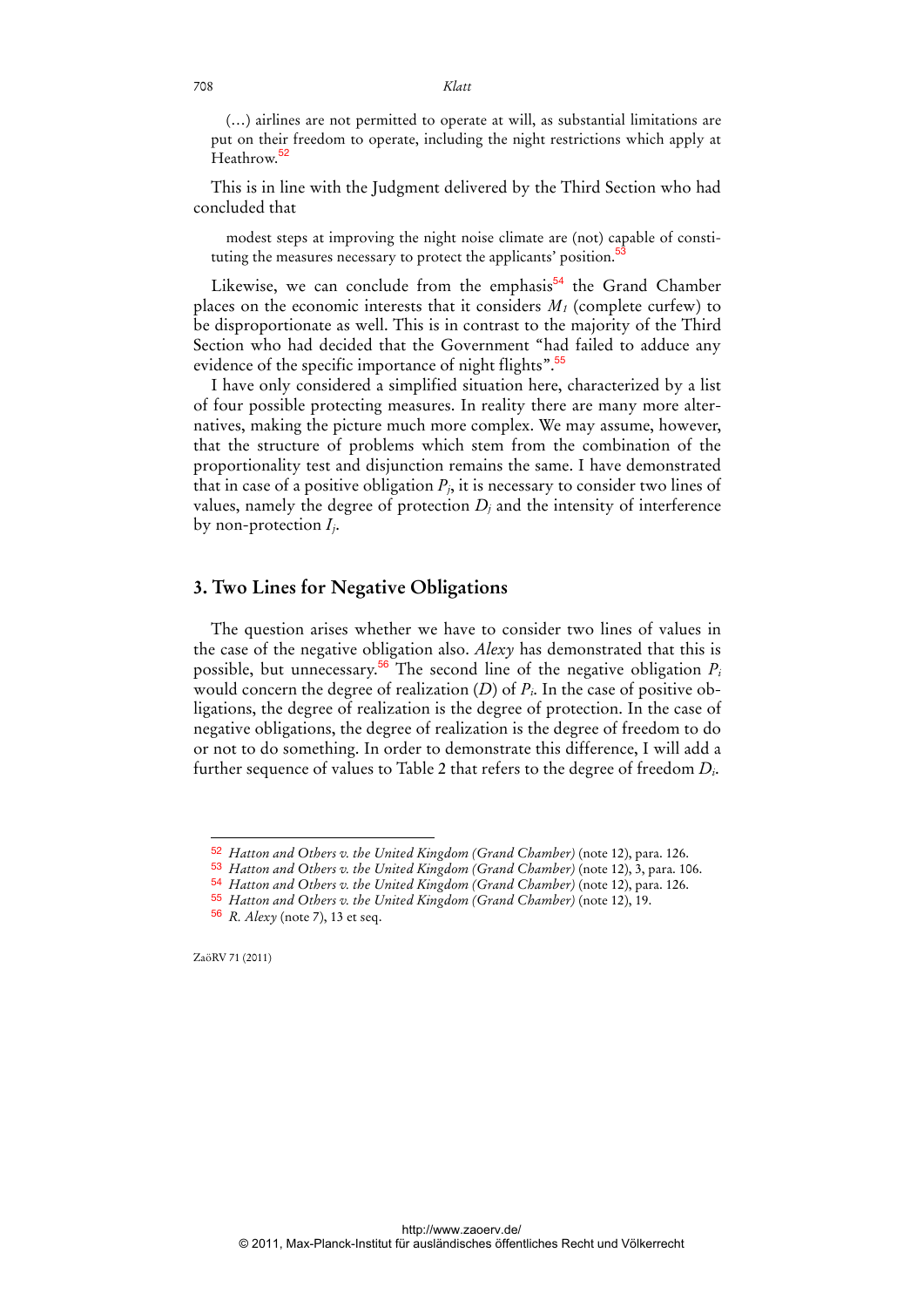|                       | (Negative Obligation)                 |                            | (Positive Obligation)   |                              |
|-----------------------|---------------------------------------|----------------------------|-------------------------|------------------------------|
| Protective<br>Measure | Intensity of<br>Interference<br>$I_i$ | Degree of<br>Freedom<br>D; | Degree of<br>Protection | Intensity of<br>Interference |
| $M_{I}$               |                                       |                            |                         | $Non-M_1: l$                 |
| M <sub>2</sub>        | m                                     | т                          | т                       | $Non-M_2$ : m                |
| $M_3$                 | т                                     | т                          | т                       | $Non-M_3: m$                 |
| $M_{4}$               |                                       |                            |                         | $Non-M_4$ : s                |

Table 3: Four Lines of Values

Table 3 gives us the complete picture of all sequences of values involved. We can see, however, that the degree of freedom  $D_i$  is directly dependent upon the protective measures  $M_1$ - $M_4$ ,  $M_1$  (complete curfew), for example, means a serious interference with the negative obligation  $(I_i = s)$  and, at the same time, a small degree of freedom  $(D_i = l)$ , because the aircraft operators are very limited in their freedom how to operate their flights.

In the case of negative obligations, therefore, both the intensity of interference *Ii* and the degree of realization *Di* can be determined *directly* from a given measure *Mn*. This is a fundamental difference to the case of positive obligations. For the latter, we have seen that in order to establish the intensity of interference by non-protection  $I_i$ , a detour that leads to the hypothetical omission of the measure  $(Non-M_n)$  is necessary. We have to note, therefore, that in the case of negative obligations a detour that leads to the hypothetical omission of the measure is *not* necessary in order to determine the values relevant for balancing according to the Weight Formula.

Balancing, however, is only the last of the four prongs of the proportionality test. We may ask whether the second line  $D_i$  is necessary in order to determine one of the other prongs. I will only discuss the need of including  $D_i$  as far as the third prong, the necessity test, is concerned. A measure is necessary only if there is no less restrictive but equally effective measure available to achieve the intended policy goal. For the purposes of this discussion, I will consider *Hatton* in a slightly modified version in which the interference with the negative obligation  $(I_i)$  by  $M_3$  (no curfew, but only quieter aircraft allowed) is not *m*, but *l*. We could justify this modification by assuming a changed situation in which the airlines operate newer and quieter aircraft anyhow, so that the omission of any curfew already results in a light interference with their economic interests. Hence, the modified constellation looks like this: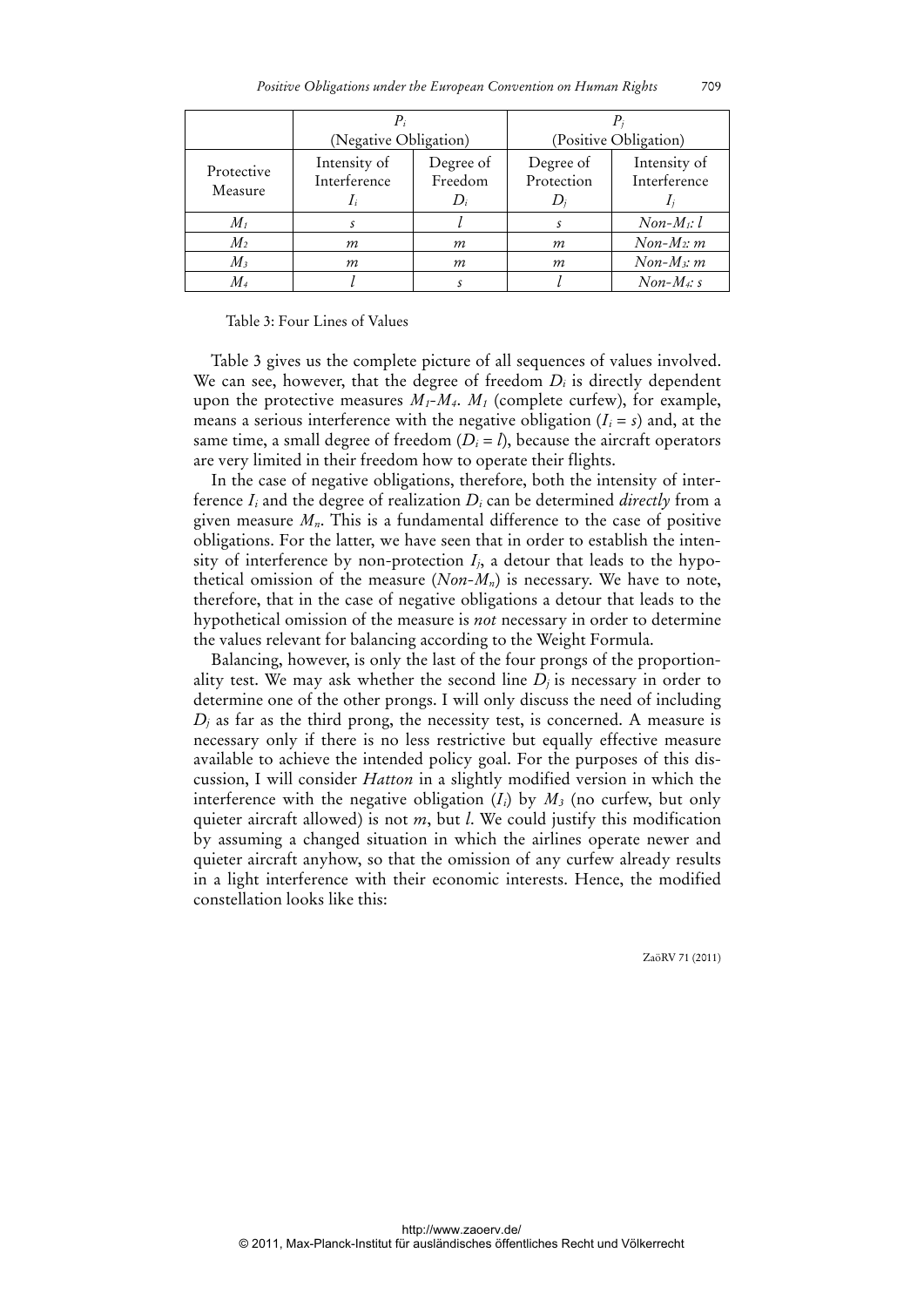|                       | (Negative Obligation)                 |                               | (Positive Obligation)   |                              |
|-----------------------|---------------------------------------|-------------------------------|-------------------------|------------------------------|
| Protective<br>measure | Intensity of<br>Interference<br>$I_i$ | Degree of<br>Freedom<br>$D_i$ | Degree of<br>Protection | Intensity of<br>Interference |
| $M_{I}$               | sS                                    |                               |                         | $(Non-M_1)$ l                |
| $M_2$                 | т                                     | т                             | т                       | $(Non-M_2)$ m                |
| $M_3$                 |                                       |                               | т                       | $(Non-M_3)$ m                |
| $M_{4}$               |                                       |                               |                         | $(Non-M_4)$ s                |

Table 4: Necessity Test (Modified Constellation)

In this modified constellation, *M2* no longer passes the necessity test. The medium interference with  $P_i$  ( $I_i = m$ ) by  $M_2$  is no longer necessary, for the same degree of protection  $(D_i = m)$  can be achieved by  $M_3$ .  $M_3$  infringes upon  $P_i$  less intensively  $(I_i = l)$  than  $M_2$   $(I_i = m)$ . The important point here is that this necessity test can be done *without* any reference to the degree of freedom  $D_i$ , while reference to the degree of protection  $D_i$  is required. As with the balancing test, we see that reference to  $D_i$  is not requisite in the case of the necessity test.<sup>57</sup>

At this point, I would like to add a point on the necessity test that Table 4 allows us to see clearly.<sup>58</sup> This point arises from the fact that equal values do not only occur in the sequence  $D_i$  ( $M_2 = M_3 = m$ ), but also in  $D_i$  ( $M_3 = M_4 =$ *s*). Hence, it is possible to employ a necessity test to *M4* also. To recapitulate: We already excluded *M4* for reasons of disproportionality in the narrow sense:  $M_4$  did not pass the balancing test.<sup>59</sup> The question now is whether  $M_4$  also fails the necessity test. Table 4 shows that the same degree of freedom  $(D_i = s)$  can also be achieved by  $M_3$ , which at the same time provides for a higher degree of protection  $(D_i = m)$  than  $M_4$ . Hence,  $M_4$  is not necessary in order to achieve the degree of freedom *Di*.

The questions whether *M2* and *M4* respectively pass the necessity test represent two different types of this test. The first type can be called "internal" necessity test, because it starts with the observation that  $M_2$  and  $M_3$  are equally protective for  $P_i$  ( $D_i = m$ ).<sup>60</sup> A measure is internally necessary if there is no alternative measure which gives equal protection, but interferes less with the colliding principle. This test is internal to the perspective of the

ZaöRV 71 (2011)

-

<sup>57</sup> *R. Alexy* (note 7), 15.

<sup>58</sup> See *R. Alexy* (note 7), 15 et seq.

<sup>59</sup> See *A. R. Mowbray* (note 2).

<sup>60</sup> *R. Alexy* (note 7), 15.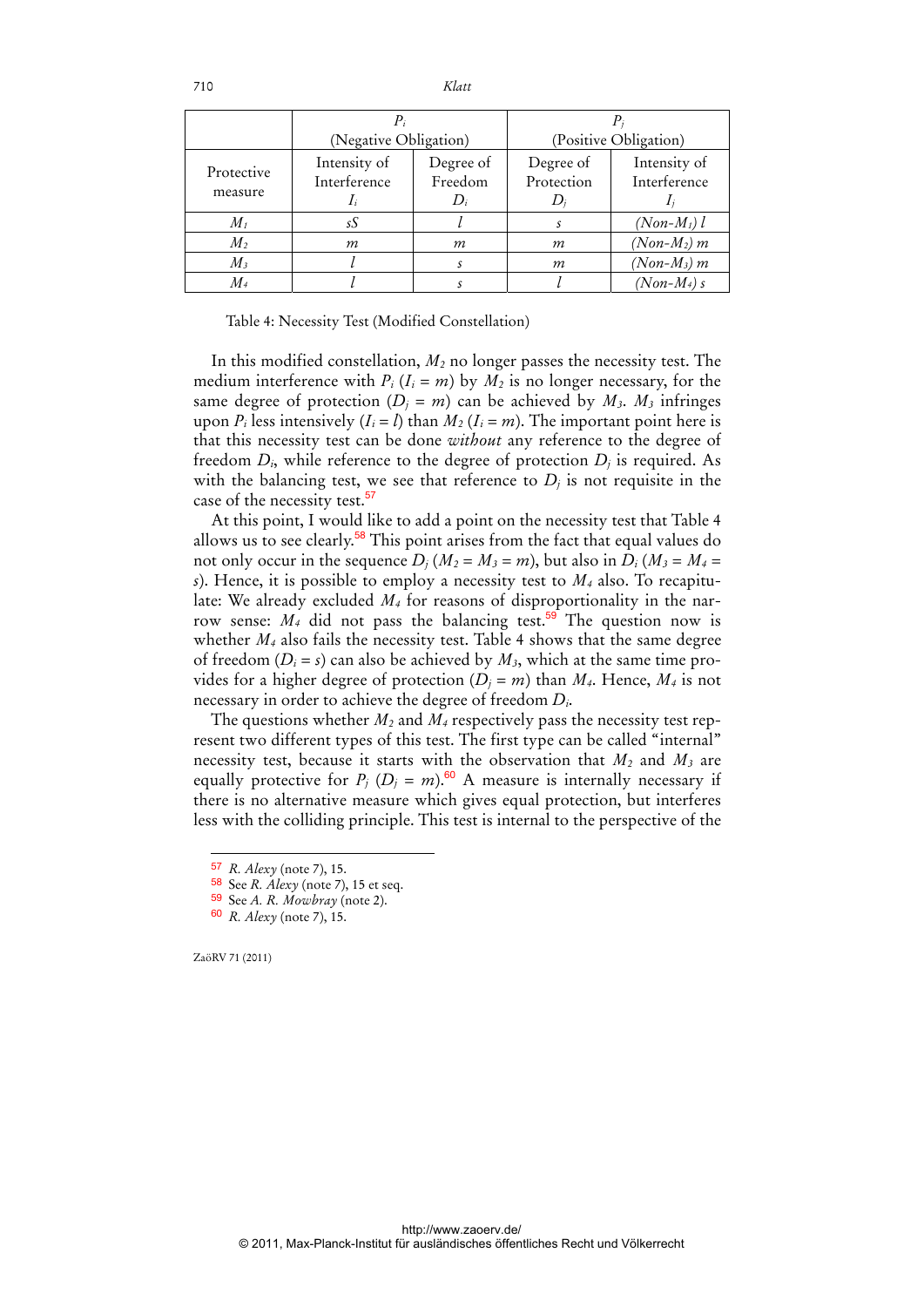positive obligation since it begins with the consequences a measure has for the degree of protection.

The second type can be called "external" to the perspective of the positive obligation, because it starts with the observation that *M3* and *M4* equally interfere with  $P_i (D_i = s)$ , that is, the colliding negative obligation. A measure is externally necessary, if there is no alternative measure which interferes to the same degree with the colliding principle, but is more protective.

In the end, however, it is possible to employ the external necessity test with the help of  $I_i$  instead of  $D_i$ .  $M_4$  and  $M_3$ , for example, both interfere with  $P_i$  lightly  $(I_i = l)$ , but  $M_3$  ensures a higher protection  $D_i$ . We can conclude, therefore, that  $D_i$  is completely dispensable for both types of the necessity test as well. We can use *Di*, but we are not obliged to do so. All in all, this fact again indicates the "fundamental asymmetry"<sup>61</sup> between positive and negative obligations which stems from the difference in structure men $t$ ioned above  $62$ 

## **IV. Positive Obligations and the Margin of Appreciation**

Ever since positive obligations have been recognized by the ECtHR, the Court has held that the Member States must be allowed a margin of appreciation which is particularly wide.<sup>63</sup> In *Powell and Rayner*, for example, the Court asserted:

It is certainly not for the commission or the Court to substitute for the assessment of the national authorities any other assessment of what might be the best policy in this difficult social and technical sphere. This is an area where the Contracting States are to be recognised as enjoying a wide margin of appreciation.<sup>64</sup>

Hence, as far as positive obligations are concerned, it is particularly important to identify the criteria to establish the exact scope of the margin of

l

<sup>61</sup> *R. Alexy* (note 7).

<sup>62</sup> See I. 2.

<sup>63</sup> *F. Sudre* (note 44), 1369; *J. Gerards*/*H. Senden*, The Structure of Fundamental Rights and the European Court of Human Rights, International Journal of Constitutional Law 7 (2009), 619 (650). For a different view, see *C. Ovey*, The Margin of Appreciation and Article 8 of the Convention, HRLJ 19 (1998), 10.

<sup>64</sup> *Powell and Rayner v. the United Kingdom* (note 12), 369, para. 45. See also *Hatton and Others v. the United Kingdom (Grand Chamber)* (note 12), para. 100.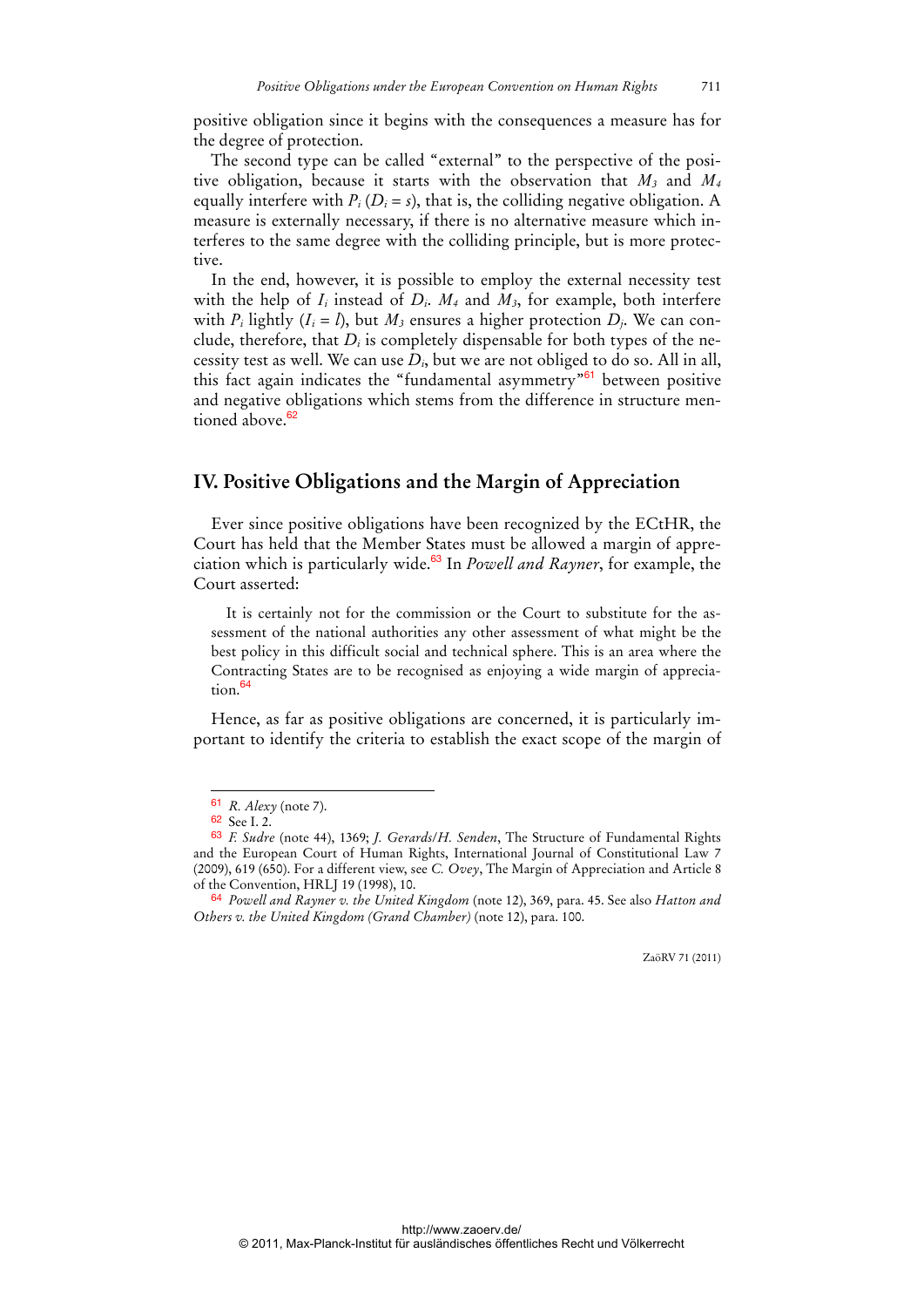appreciation.<sup>65</sup> Here, again, *Alexy's* principles theory can be of help, as will be demonstrated below.

One important objection against positive obligations is the problem of overdetermination. The problem of overdetermination stems from the fact that, at least in a complex legal order, protecting one principle means interfering with a different principle. This "dialectics of protection and interference<sup>"66</sup> gives rise to the notion that the Member States may be caught between the prohibition of excessive means and the prohibition of insufficient means. Since both the negative and the positive obligation must be optimized according to the proportionality test, there may be only a single right solution, leaving the Member States no margin of appreciation at all.

This one right solution problem has been discussed by *Alexy* and his opponents as the problem of the highest point.<sup>67</sup> Some scholars tend to solve this problem by dispensing with the proportionality test and substituting it with a sort of minimum protection standard. This, however, does not solve the problem. Either the minimum standard is determined without the proportionality test and, hence, without balancing – what, then, could be the rational standard according to which the minimum standard is determined? Or the minimum standard is determined with the help of balancing and proportionality – then the proportionality test is, contrary to the intention, not really substituted at all.

The highest point problem played a significant role in the Chamber Judgment in *Hatton*. The majority of the Chamber considered that

States are required to minimise, as far as possible, the interference with these rights, by trying to find alternative solutions and by generally seeking to achieve their aims in the least onerous way as regards human rights.<sup>68</sup>

This passage could be interpreted as alluding to a maximum point theory, leaving no room for any margin of appreciation. Hence, it received severe criticism by two dissenting judges. Judge *Kerr* argued:

I am not aware of any other convention case in which such a test has been applied. Indeed, it is difficult to see how it can be reconciled with the principle that States should have a margin of appreciation in devising measures to strike the

<sup>65</sup> *J. Gerards*/*H. Senden* (note 63), 651.

<sup>66</sup> See *R. Alexy* (note 7), 4.

<sup>67</sup> See *R. Alexy* (note 7), 4 et seq. For an account on a similar debate between *J. Habermas* and *R. Alexy* on the "firewall problem", see *S. Greer*, The European Convention on Human Rights. Achievements, Problems and Prospects, 2006, 203 et seq. For a recent proposal how to combine minimum and maximum perspectives see *E. Brems*, Human Rights: Minimum and Maximum Perspectives, HRLJ 9 (2009), 349.

<sup>68</sup> *Hatton and Others v. the United Kingdom* (note 12), 2, para. 97.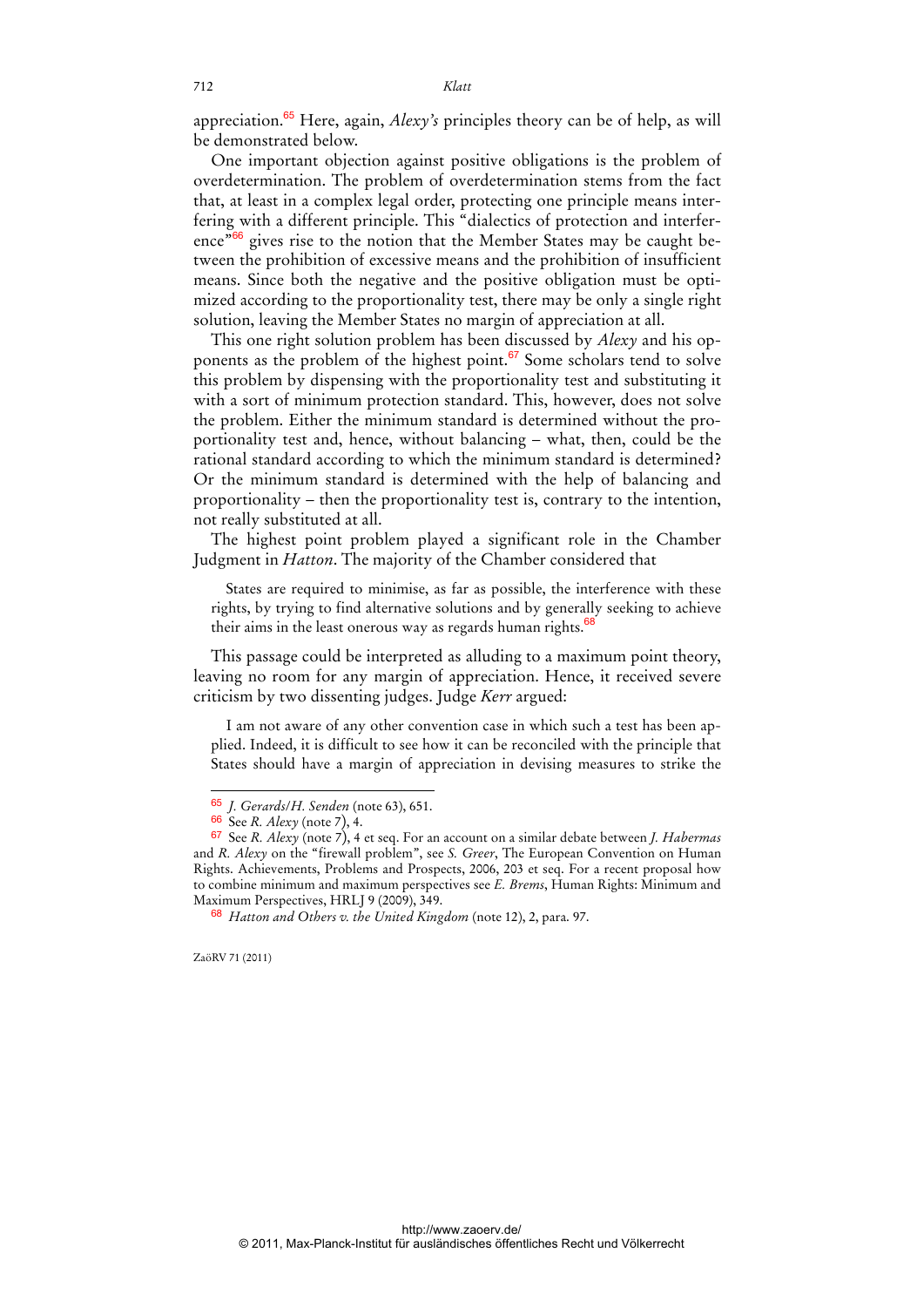proper balance between respect for Article 8 rights and the interests of the community as a whole. (...) The test enunciated by the majority denies to States any discretion as to how they wish to address socio-economic issues, and instead requires that all policy decisions be dictated by a strict "minimum interference with fundamental rights" rule.<sup>69</sup>

In the same line, Judge *Greve* stated that the standard relied on by the majority

is (...) incompatible with the wide margin of appreciation left by the European court to Contracting States in other planning cases.<sup>7</sup>

From the standpoint of the principles theory, however, this debate can be clarified by the norm-theoretic distinction between rules and principles.<sup>11</sup> Rules are norms that require something definitely, given that certain conditions for their applications are fulfilled. If a rule is valid and applicable, it is then definitely required to do exactly what it demands. Thus, rules are norms that are either fulfilled or not. By contrast, principles are norms requiring that something be realized to the greatest extent possible, given the factual and legal possibilities.<sup>72</sup> As optimization requirements, principles can be satisfied to varying degrees. Thus, principles demand something *prima facie*, while rules demand something definitely.<sup>73</sup>

This norm-theoretic distinction may help us to untangle the irritation which was caused by the quoted passage from the Chamber Judgment in *Hatton*. That states are "required to minimise, as far as possible, the interference" with human rights is a reasonable statement if it is understood as referring to the *prima facie* character of rights. As optimization requirements, human rights indeed require the states *prima facie* "to achieve their aims in the least onerous way". In this sense, human rights have an overshooting character. According to the prohibition of insufficient means, protective rights definitely prohibit the Member States from going below the level at which disproportionality begins. Even above this point, however,

<sup>69</sup> *Hatton and Others v. the United Kingdom* (note 12), at Dissenting Opinion of Judge *Sir Brian Kerr*, 38 et seq.

<sup>70</sup> *Hatton and Others v. the United Kingdom* (note 12), at Partly Dissenting Opinion of Judge *Greve*, 32.

*R. Alexy* (note 18), 44 et seq.

<sup>72</sup> *R. Alexy* (note 18), 47.

<sup>73</sup> I follow *R. Dworkin's* somewhat simplistic model here. In fact, rules also have a *prima facie* character, for it is always possible to include an exception clause into rules. Still, the *prima facie* character of both rules and principles is fundamentally different, and this justifies the simplification made here. For details, see *R. Alexy* (note 18), 57 et seq.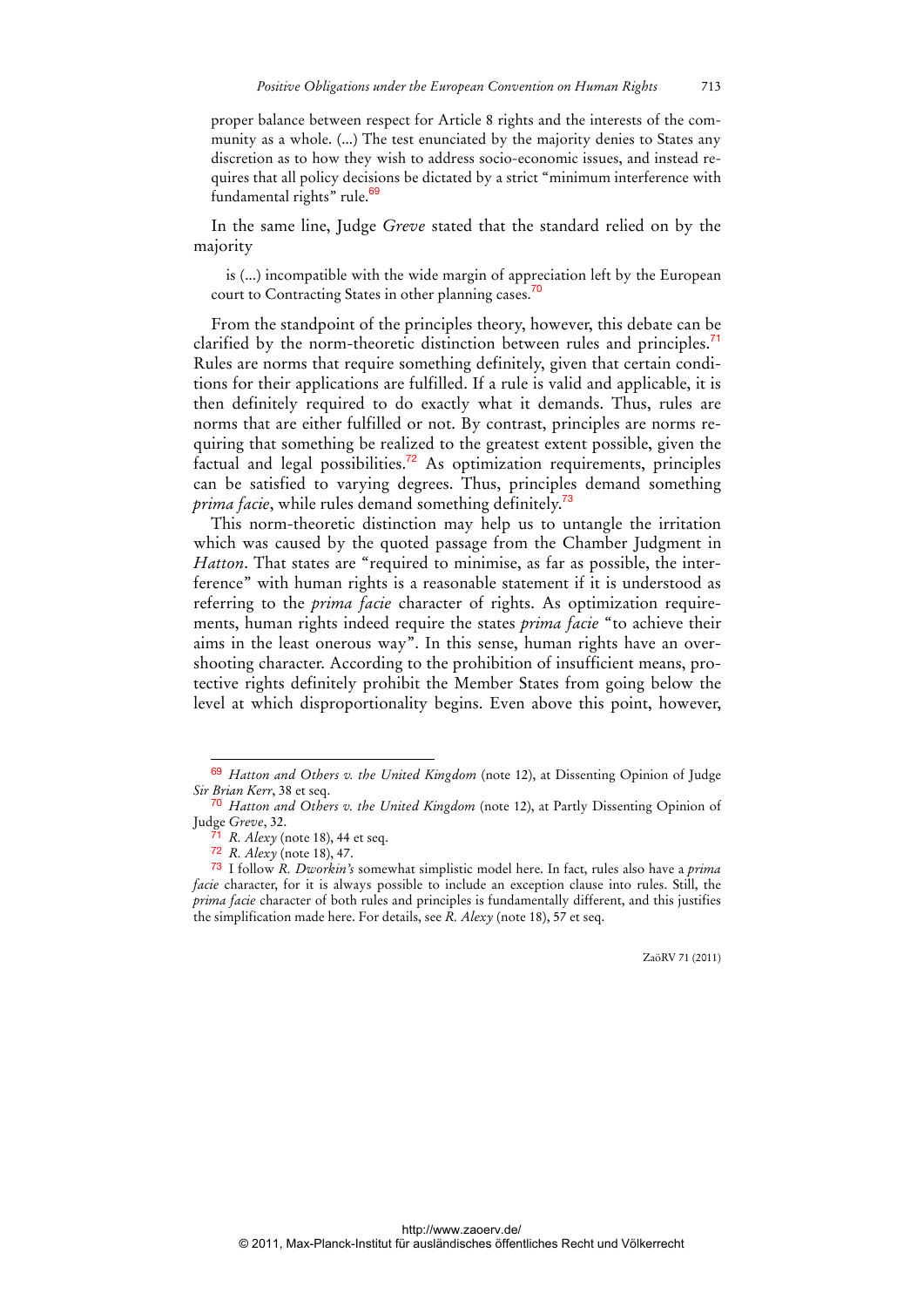they continue to demand *prima facie* that more protection be granted.<sup>74</sup> *Alexy* describes this relation as follows:

Owing to the colliding defensive right, however, this demand as such might well not be strong enough. In this case, the protective right is relevant but not determinant.<sup>75</sup>

If the quoted passage from the Chamber Judgment is understood as referring to a *prima facie* obligation, but not to a definite obligation, then it does not fall short of the maximum point problem. In particular, it is compatible with allowing for a margin of appreciation of the Member States, for the *prima facie* protection does not exclude introducing a margin as to the definite protection. If this interpretation of the Chamber Judgment is true, then the dissenting Judges *Kerr* and *Greve* are mistaken.

The scope of the margin of appreciation also played a fundamental role in the Grand Chamber Judgment. The Court was faced with conflicting views as to the margin of appreciation to be applied.<sup>76</sup> While the Government claimed a wide margin on the ground that the case concerned matters of general policy, the applicants claimed that the margin was narrow due to the "intimate" nature of the right protected. An answer to these conflicting views presupposes clarity as to the specific types of the margin that are at issue, which will be considered below.

Furthermore, the issue of the margin is closely connected to the competence of the ECtHR to review Member States' actions. The Court is competent to judicial review only if an action does not fall within the margin of appreciation, and vice versa. Thus, in *Hatton*, the Grand Chamber stated in the direct context of the choice of the Member States as to the ways and means of meeting their positive obligations:

The Court's supervisory function being of a subsidiary nature, it is limited to reviewing whether or not the particular solution adopted can be regarded as striking a fair balance.

The Court does not, however, specify the exact scope of the margin, nor does it, in this judgment, give any indication as to the criteria it applies in order to arrive at the specified scope of the margin. In the following, I would like to demonstrate how the principles theory can be of help when clarifying this issue.

<sup>74</sup> See *R. Alexy* (note 7), 16. This may be meant by *S. Fredman* who concluded that "positive duties retain their normative force even when they are not immediately fulfilled", see *S. Fredman* (note 1), 65.

<sup>75</sup> See *R. Alexy* (note 7), 16.

<sup>76</sup> See *Hatton and Others v. the United Kingdom (Grand Chamber)* (note 12), para. 103.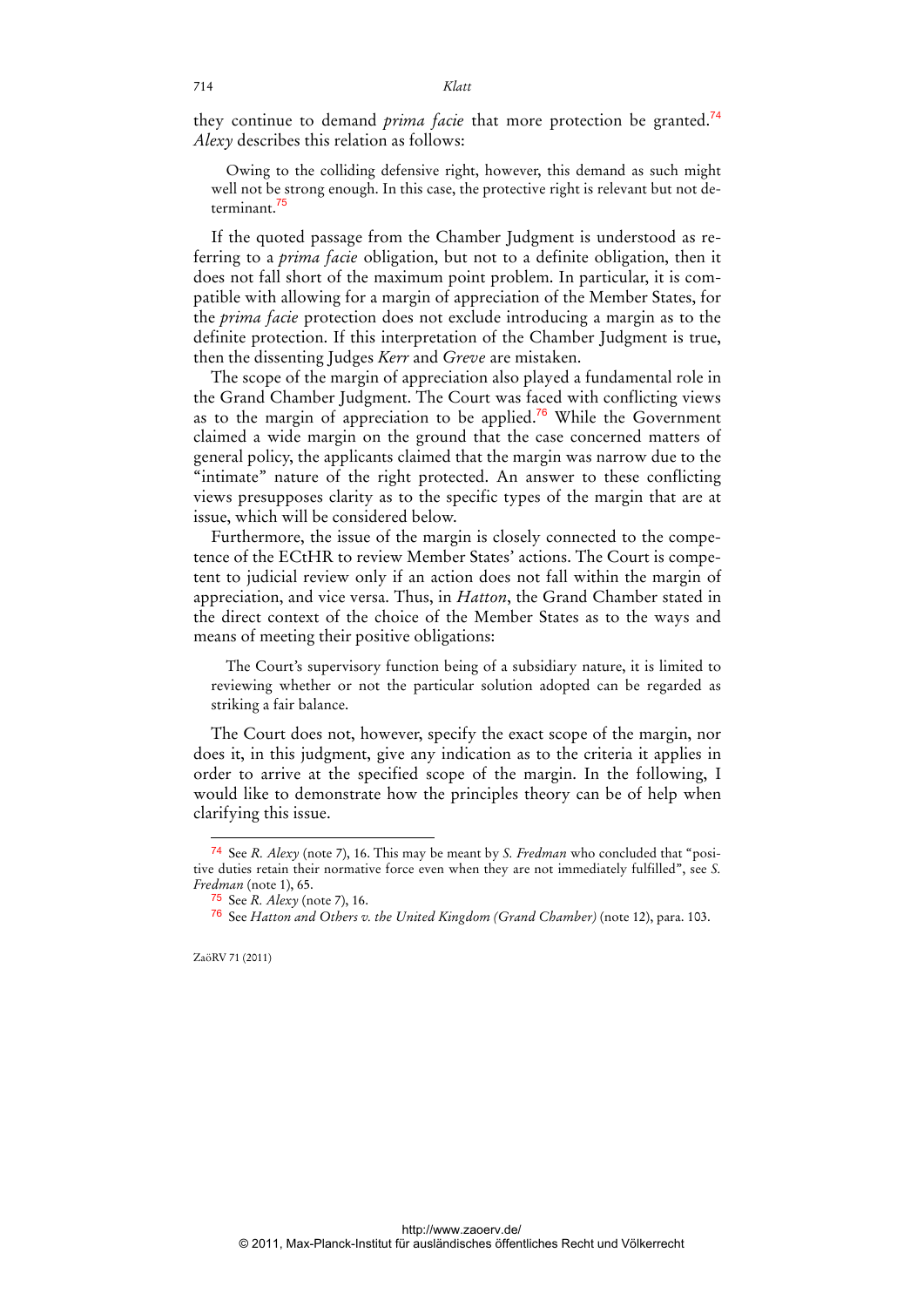*Alexy's* principles theory of rights is particularly useful since it allows for a typology of different variants of the margin of appreciation which is much more precise than other approaches. The principles theory allows establishing both the existence of and the limits to the margin of appreciation. Following the principles theory of rights, we can distinguish two types of the margin of appreciation: structural and epistemic margin of appreciation. I will only consider the three sub-types of the structural margin here.<sup>77</sup> These are (1) the margin in balancing, (2) the margin in means-selecting, and (3) the margin in ends-setting.

#### **1. Margin in Balancing**

The margin in balancing has already been considered above. It is equivalent to the structural discretion resulting from a stalemate in balancing according to the Weight Formula. Since the law generally employs relatively rough scales, stalemates in balancing are quite frequent.

We have seen the margin in balancing in *Hatton* analyzed above. In my analysis from the negative obligation's perspective, a stalemate occurred in balancing according to the view of the Grand Chamber. Both the intensity of interference with the applicants' right to respect for their private and family life and their homes and the intensity of interference with the economic interest of the airlines had been evaluated as *moderate* by the Court.<sup>78</sup> Hence, human rights did neither prescribe nor forbid to give preference to one right or the other, according to the view of the Grand Chamber.

## **2. Margin in Means-Selecting**

l

The margin in balancing is not peculiar to positive obligations. Rather, it is also applicable to negative obligations. This is different in the case of the margin in means-selecting. The margin in means-selecting is the only type

<sup>77</sup> On epistemic discretion in constitutional rights adjudication, see *M. Klatt*/*J. Schmidt*  (note 25). For the relation between epistemic discretion (as to the facts of the case) and the margin of appreciation, in *Hatton*, see *J. Gerards*/*H. Senden* (note 63), note 136. For an earlier account on the margin, based on the principles theory also, see *J. Rivers* (note 7).

<sup>78</sup> See Formula 5: Balancing from Grand Chamber's Perspective.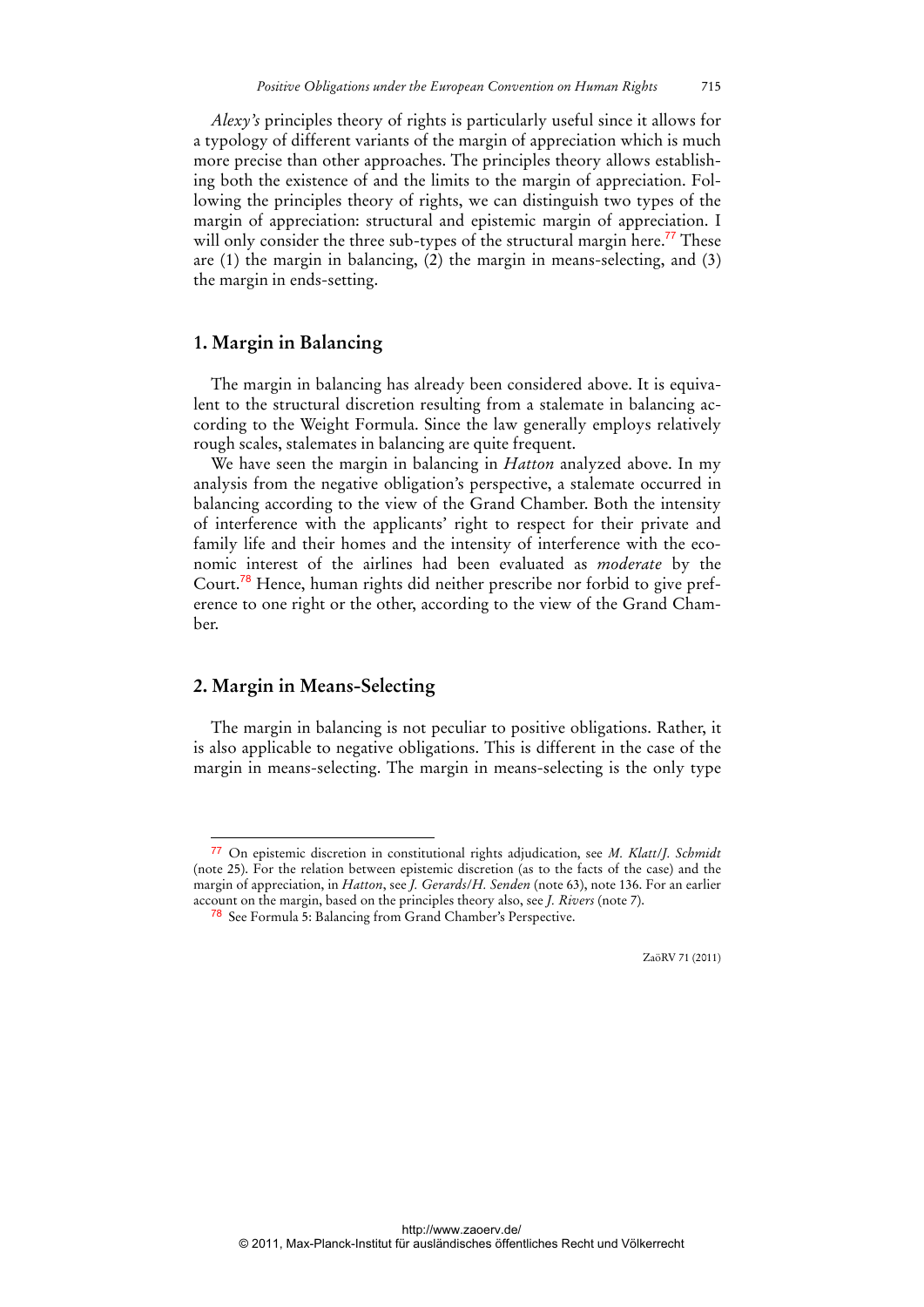of margin which exclusively occurs in positive obligations.79 It follows directly from the disjunctive structure of positive obligations.<sup>80</sup>

We have seen the margin in means-selecting in our analysis of the *Hatton* Case from the perspective of the positive obligation. Both  $M_2$  and  $M_3$  fall within a margin in means-selecting.<sup>81</sup> Both  $M_2$  and  $M_3$  cause a moderate degree of protection *Dj* while interfering with *Pi* moderately likewise. Hence, the UK had a margin in selecting either  $M_2$  or  $M_3$ . This possibility of selecting either *M2* or *M3* shows that the objection of overdetermination is not true. The Member States are not always caught between the prohibition of excessive means and the prohibition of insufficient means, for there is a span between the two in the present case.<sup>82</sup>

The margin in balancing is a first order margin, for it considers a stalemate on the basis of a single measure  $M_n$  only. The margin in meansselecting, in contrast, is a second order margin, for it considers a stalemate between two or more measures. In the latter case, there is a line of stalemates. The margin in means-selecting is, therefore, a kind of metastalemate.<sup>83</sup>

The margin in means-selecting was explicitly mentioned by Judge *Costa* in his separate opinion to the judgment delivered by the Third Section. He stated:

There is the margin of appreciation which must be left to the States in this sphere, particularly as to the choice of means by which to reduce aircraft noise.<sup>84</sup>

#### Likewise, the Grand Chamber stated:

Whilst the State is required to give due consideration to the particular interests, the respect for which it is obliged to secure by virtue of Article 8, it must in principle be left a choice between different ways and means of meeting this obligation.<sup>85</sup>

It should be noted that my analysis not only demonstrated the existence of a margin in means-selecting, but also its limits.  $M_1$  and  $M_4$  had to be excluded for reasons of disproportionality. The prohibitions of excessive and

ZaöRV 71 (2011)

<sup>79</sup> *R. Alexy* (note 7), 16.

<sup>80</sup> See *A. R. Mowbray* (note 2); *R. Alexy* (note 18), 396.

<sup>81</sup> See Table 2: Lines of Values with both Intensities of Interference.

<sup>82</sup> See *R. Alexy* (note 7), 21.

<sup>83</sup> See *R. Alexy* (note 7), 25.

<sup>84</sup> *Hatton and Others v. the United Kingdom* (note 12), at Dissenting Opinion of Judge *Costa*, 29.

<sup>85</sup> *Hatton and Others v. the United Kingdom (Grand Chamber)* (note 12), para. 123.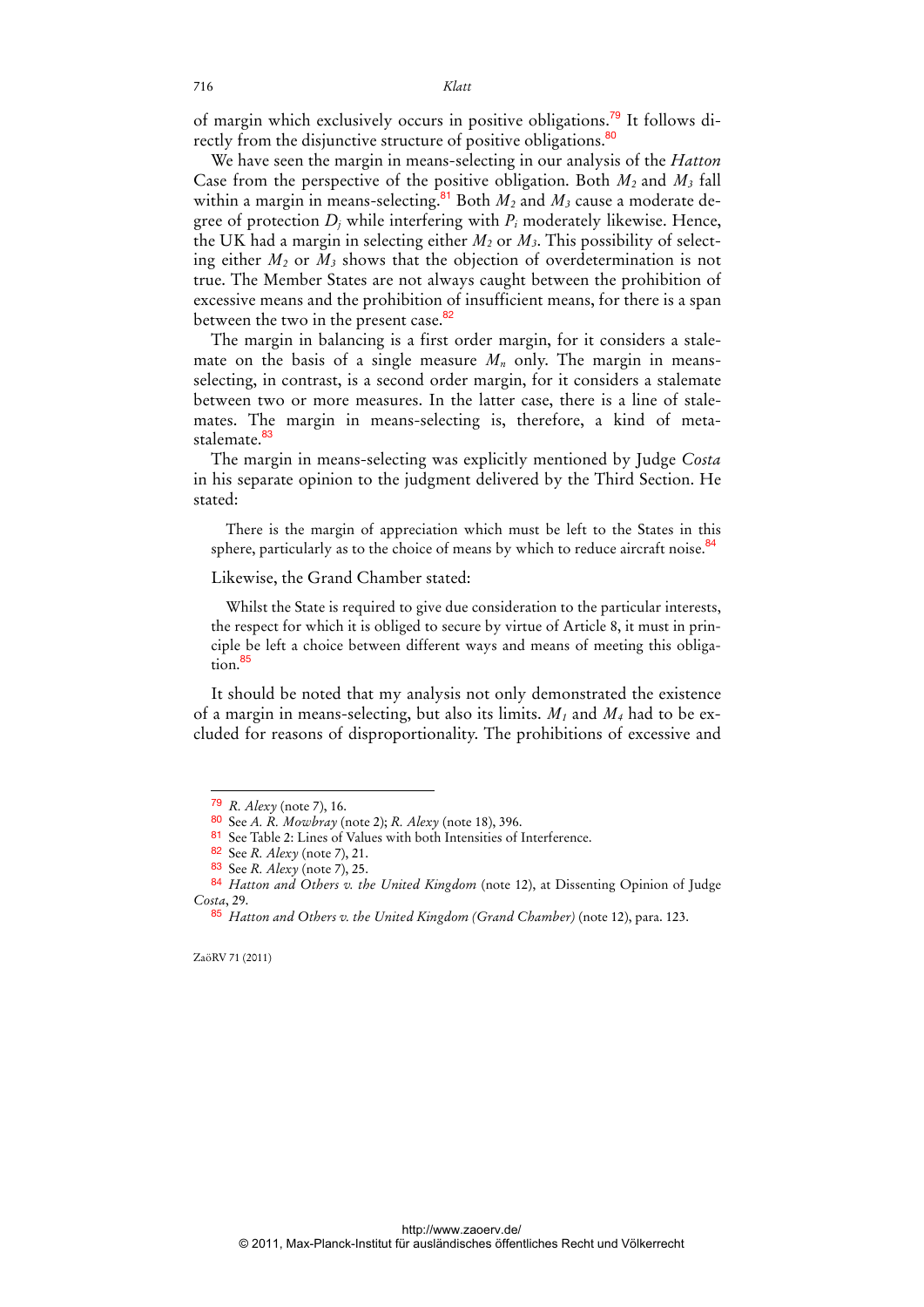insufficient means represent the outer limits of the margin in meansselecting and, thus, define its scope.

#### **3. Margin in End-Setting**

In respect of any human right, the Member States have a margin in endsetting whenever the human right contains an authorization to limit its enjoyment which either leaves the reasons for the limitation completely open or, while identifying the possible reasons for limiting the right, "permits limitations for these reasons without requiring them".<sup>8</sup>

In the first case, the margin in end-setting means a competence of Member States to decide upon whether and on the basis of which aims they wish to limit the enjoyment of a human right. In the second case, the Member States are bound to a catalogue of possible aims, but they may still decide upon whether they wish to limit the right. If they decide to limit the right, however, they may do so only on the basis of an aim which is contained in the catalogue of possible aims.

In the case of positive obligations under the European Convention, this analysis of the margin in end-setting helps to shed light on the rather unclear statement of the ECtHR that

even in relation to the positive obligations flowing from the first paragraph of Article 8, in striking the required balance the aims mentioned in the second paragraph may be of a *certain relevance*. 87

The "certain relevance" consists precisely in that the aims of the catalogue in Article 8 para. 2 limit the margin in end-setting of the Member States. In limiting the right, they are not allowed to choose any aim they wish to, but only those which are mentioned in Article 8 para. 2. Hence, in the *Hatton* Case, we experience an instance of the second variant of the end-setting margin, which is characterized by a limited discretion to choose from a prescribed list of aims, rather than to identify the aim freely. The Grand Chamber recognized this limited margin in end-setting of the Mem-

<sup>86</sup> *R. Alexy* (note 18), 395.

<sup>87</sup> *Hatton and Others v. the United Kingdom (Grand Chamber)* (note 12), para. 98, emphasis added; see also *Powell and Rayner v. the United Kingdom* (note 12), 368, para. 42; *Rees v. United Kingdom* A/106 (1987) 9 E.H.R.R. 56, 64; *López Ostra v. Spain* (note 12), 278, para. 51.

ZaöRV 71 (2011)